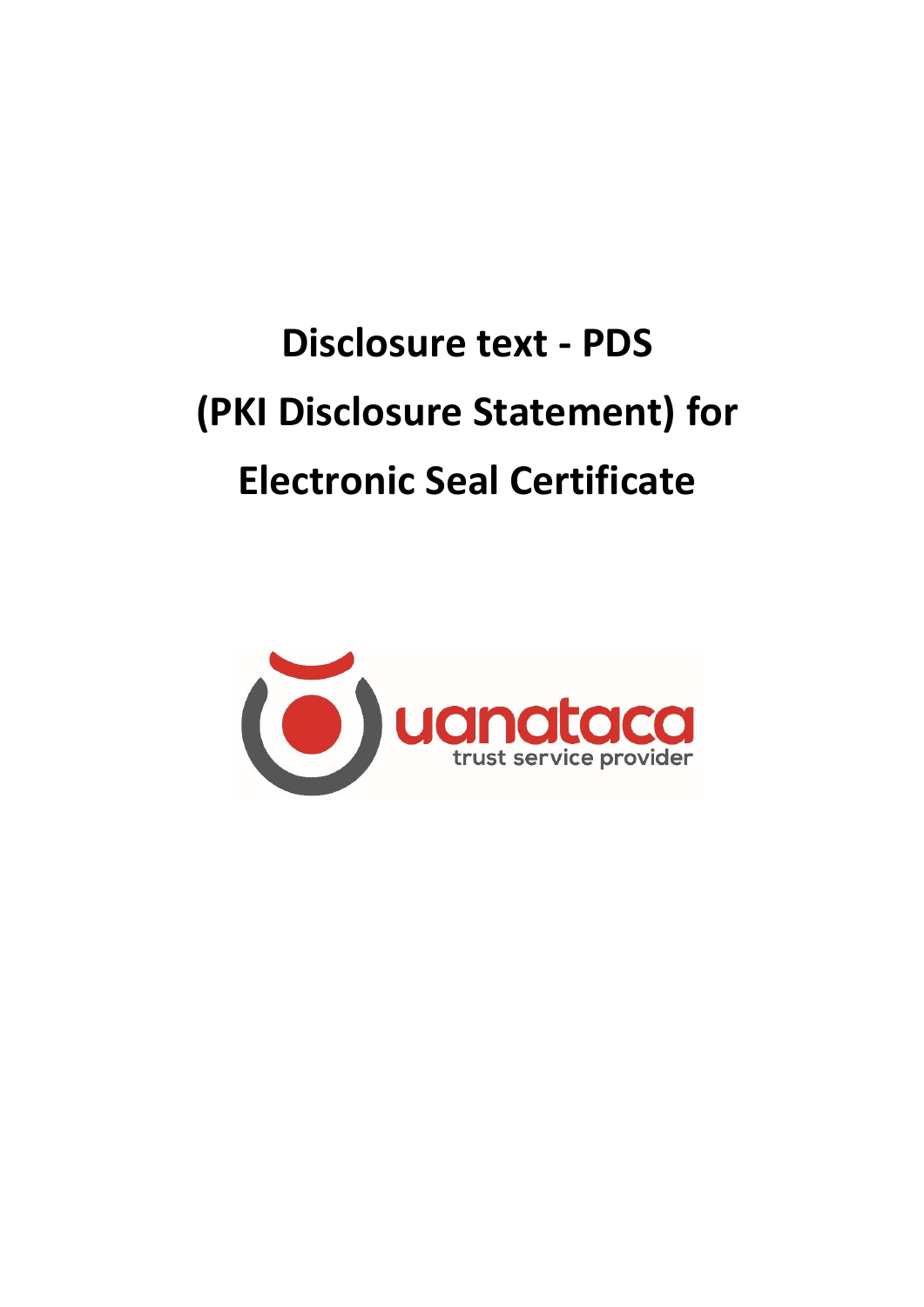

 **Informative text certified stamp**

### **General information**

### **Documentary control**

| Safety classification: | <b>Public</b>      |
|------------------------|--------------------|
| Version:               | $\overline{2}$     |
| Edition date:          | 11/11/2021         |
| File:                  | PDS - SELLO_EN_v2. |
| Code:                  | <b>PSC-3.2-</b>    |

### **Formal state**

| <b>Prepared by:</b>    | <b>Reviewed by:</b> | Approved by:         |
|------------------------|---------------------|----------------------|
| Name: Alejandro Grande | Name: Albert Borrás | Name: Gabriel García |
| Date: 11/11/2021       | Date: 12/11/2021    | Date: 16/11/2021     |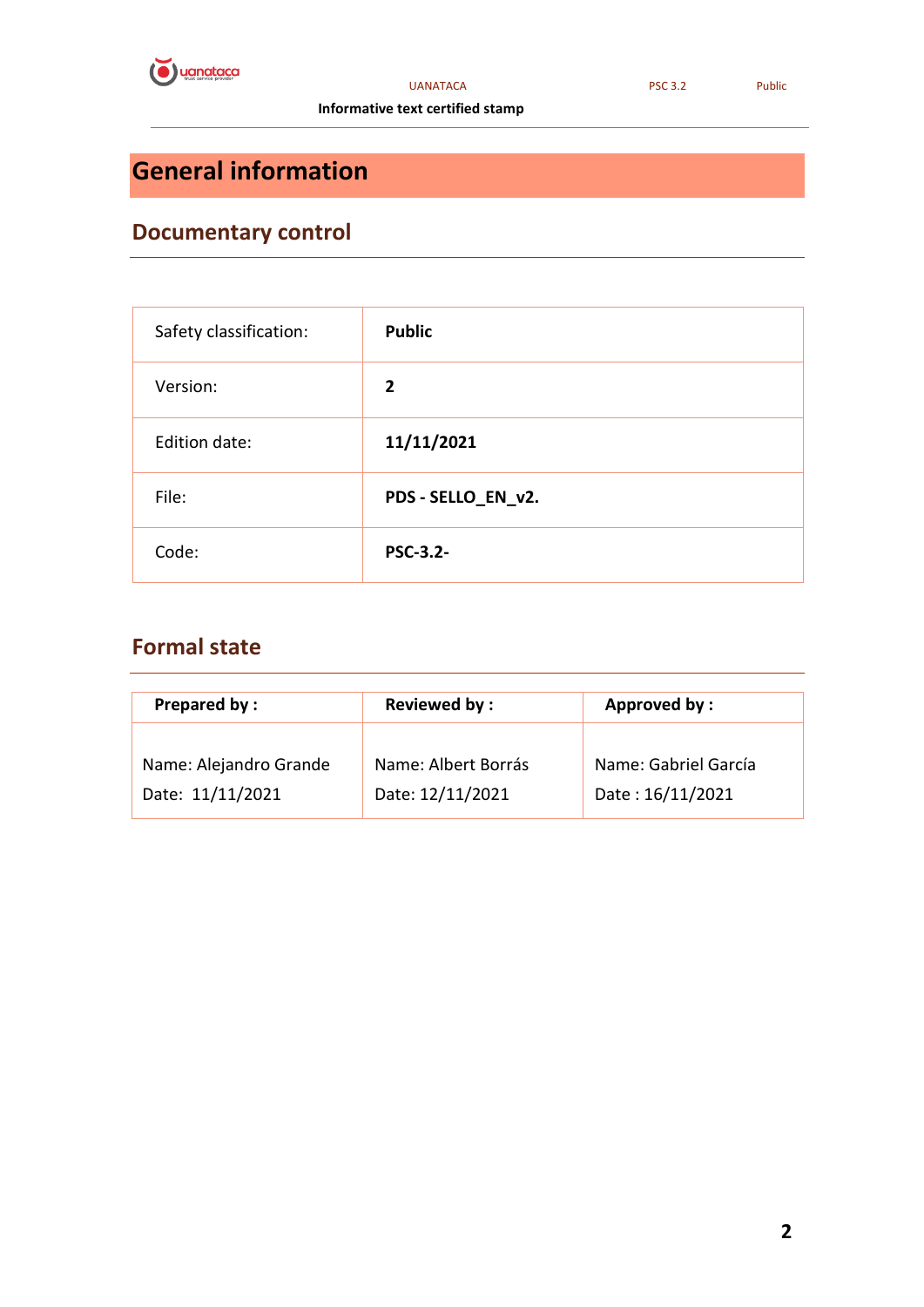

 **Informative text certified stamp**

#### **Version control**

| <b>Version</b> | <b>Parts</b><br>change | <b>Change description</b>                                                                                                                                                                                               | <b>Author change</b> | <b>Change date</b> |
|----------------|------------------------|-------------------------------------------------------------------------------------------------------------------------------------------------------------------------------------------------------------------------|----------------------|--------------------|
| 1.0            | Original               | Document creation                                                                                                                                                                                                       | AC                   | 22/03/2016         |
| 1.1            | Full                   | New version of the document<br>adding all stamp profiles                                                                                                                                                                | <b>DMP</b>           | 12/05/2017         |
| 1.2            | $\overline{2}$         | New certificate profiles are<br>added in Centralized QSCD                                                                                                                                                               | ABD                  | 05/09/2021         |
| $\overline{2}$ | Full                   | Review of the document AGB<br>regarding the new version of<br>Certification Practice<br>the<br>Statement. Adjustment<br>in.<br>accordance with the document<br>coding of the Information<br>Security Management System. |                      | 11/11/2021         |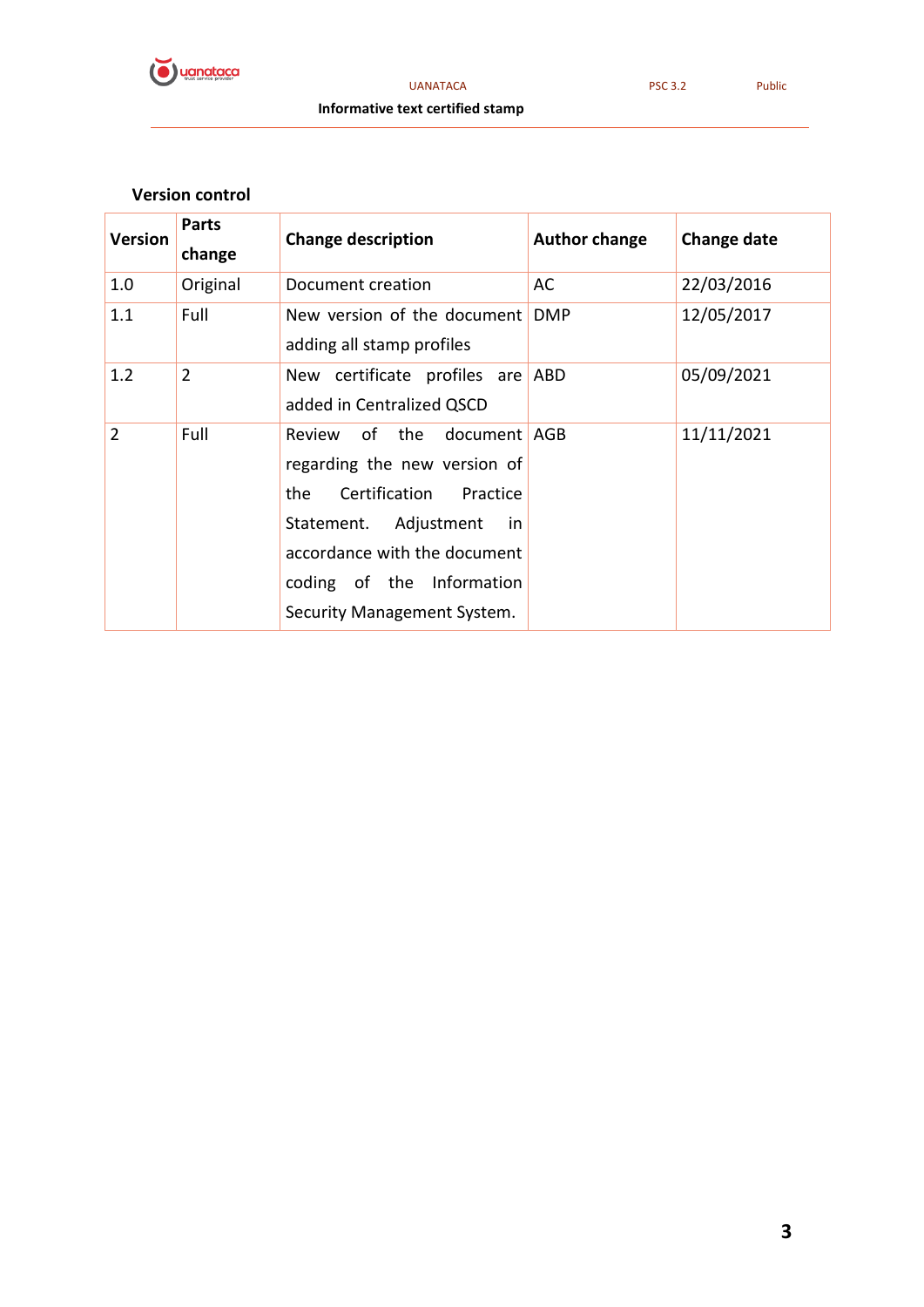

#### **UANATACA**

Public

Informative text certified stamp

### <span id="page-3-0"></span>Index

| 1.   |         |                                                                                |    |
|------|---------|--------------------------------------------------------------------------------|----|
|      | 1.1.    |                                                                                |    |
|      | 1.1.1.  |                                                                                |    |
|      | 1.1.2.  |                                                                                |    |
|      | 1.1.3.  |                                                                                |    |
|      | 1.1.4.  |                                                                                |    |
|      | 1.2.    |                                                                                |    |
| 1.3. |         |                                                                                |    |
|      | 1.3.1.  |                                                                                |    |
|      | 1.3.2.  |                                                                                |    |
|      | 1.3.3.  | Qualified certificate for Electronic Seal - High Level APE on QSCD centralized |    |
|      | 1.3.4.  |                                                                                |    |
|      | 1.3.5.  |                                                                                |    |
|      | 1.3.6.  |                                                                                |    |
|      | 1.3.7.  |                                                                                |    |
|      | 1.3.8.  |                                                                                |    |
|      | 1.3.9.  |                                                                                |    |
|      | 1.3.10. | Qualified certificate for Electronic Seal for PSD2 on QSCD centralized13       |    |
|      | 1.4.    |                                                                                |    |
|      | 1.4.1.  |                                                                                |    |
|      | 1.4.2.  |                                                                                |    |
|      | 1.5.    |                                                                                |    |
|      | 1.5.1.  |                                                                                |    |
|      | 1.5.2.  |                                                                                |    |
|      | 1.5.3.  |                                                                                |    |
|      | 1.6.    |                                                                                |    |
|      |         |                                                                                | 17 |
|      | 1.6.2.  |                                                                                |    |
|      | 1.7.    |                                                                                |    |
|      | 1.7.1.  |                                                                                |    |
|      | 1.7.2.  |                                                                                |    |
|      | 1.7.3.  |                                                                                |    |
|      | 1.7.4.  |                                                                                |    |
|      | 1.7.5.  |                                                                                |    |
|      | 1.7.6.  |                                                                                |    |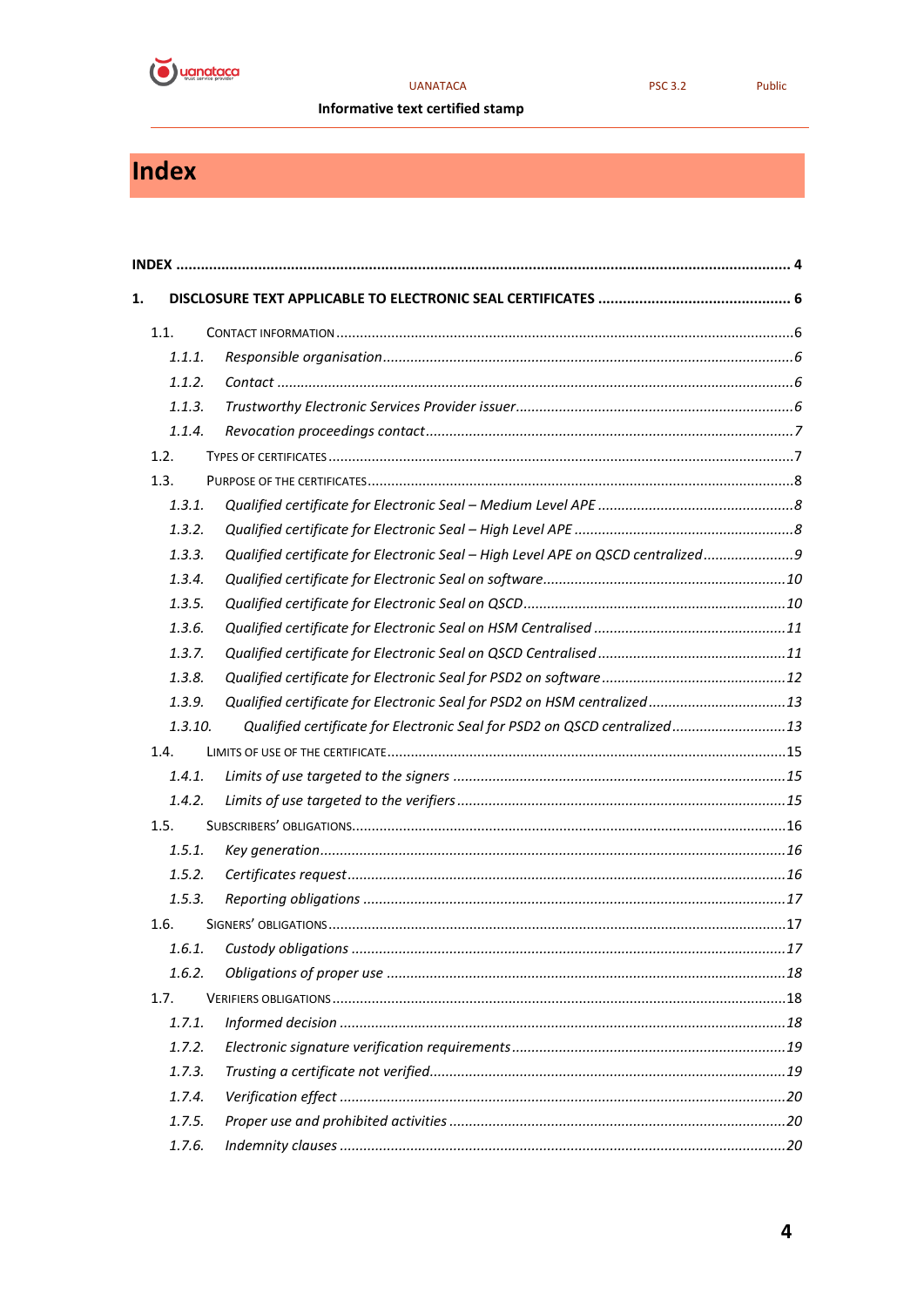

#### **UANATACA**

Public

#### Informative text certified stamp

| 1.8.    |                                                                                |  |
|---------|--------------------------------------------------------------------------------|--|
| 1.8.1.  |                                                                                |  |
| 1.8.2.  |                                                                                |  |
| 1.8.3.  |                                                                                |  |
| 1.9.    |                                                                                |  |
| 1.9.1.  |                                                                                |  |
| 1.9.2.  |                                                                                |  |
| 1.10.   |                                                                                |  |
| 1.10.1. |                                                                                |  |
| 1.10.2. |                                                                                |  |
| 1.11.   |                                                                                |  |
| 1.12.   |                                                                                |  |
| 1.13.   |                                                                                |  |
| 1.14.   |                                                                                |  |
| 1.15.   |                                                                                |  |
| 1.16.   | LINKING WITH THE LIST OF QUALIFIED PROVIDERS OF TRUSTED ELECTRONIC SERVICES 26 |  |
| 1.17.   |                                                                                |  |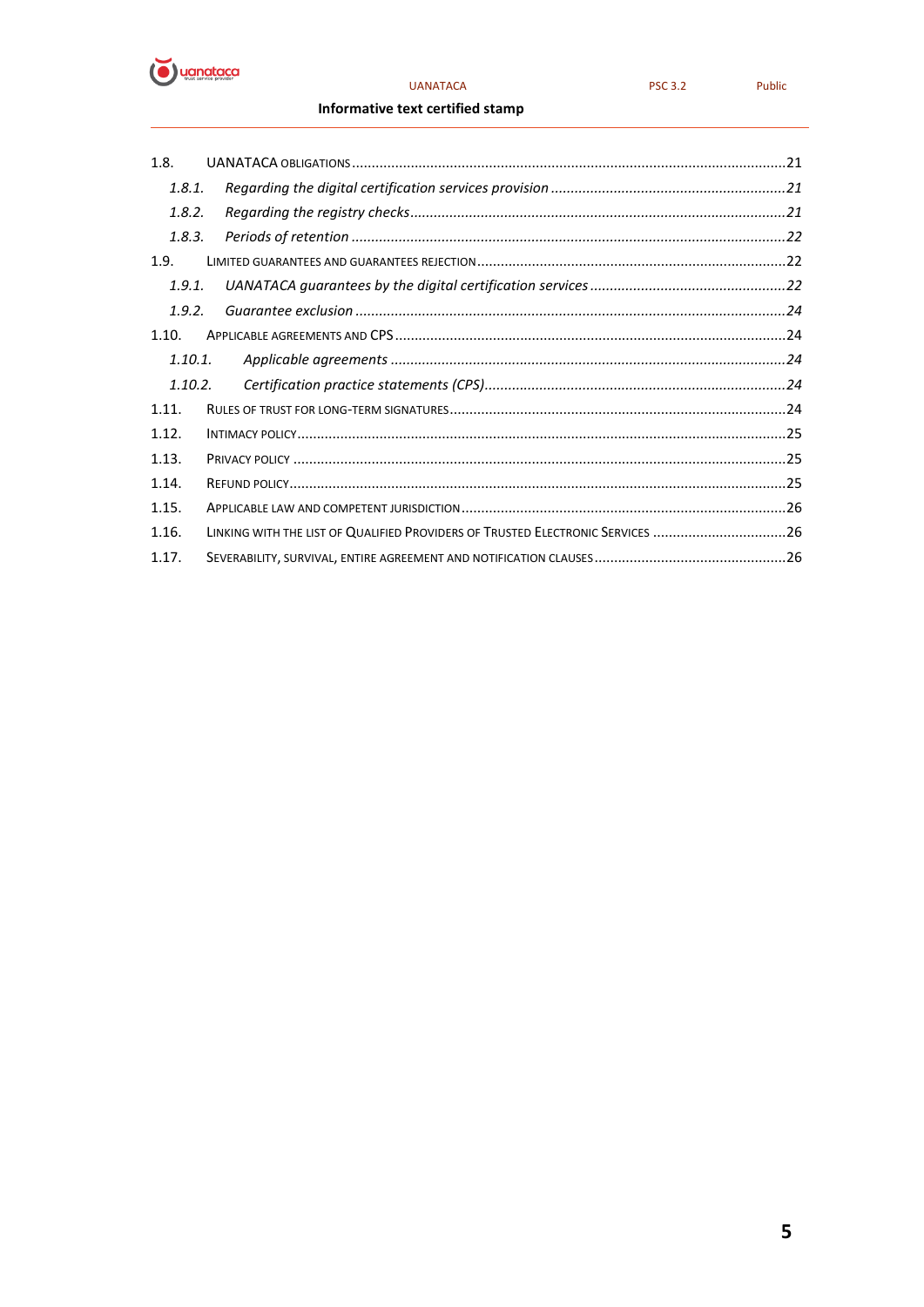

 **Informative text certified stamp**

## <span id="page-5-0"></span>**1. DISCLOSURE TEXT APPLICABLE TO ELECTRONIC SEAL CERTIFICATES**

This document contains the essential information in connection with the certification service of the Trustworthy Electronic Service Provider of UANATACA.

#### <span id="page-5-1"></span>**1.1. Contact information**

#### <span id="page-5-2"></span>**1.1.1. Responsible organisation**

The Trustworthy Electronic Service Provider of UANATACA, from now on 'UANATACA', is the result of:

UANATACA, S.A. CALLE RIERA DE CAN TODÀ, 24-26, 6º, 1ª 08024 BARCELONA (SPAIN) PHONE NUMBER: +34 935 272 290 EMAIL: INFO@UANATACA.COM

#### <span id="page-5-3"></span>**1.1.2. Contact**

For inquiries, please contact:

UANATACA, S.A. EMAIL: INFO@UANATACA.COM PHONE NUMBER: +34 935 272 290

#### <span id="page-5-4"></span>**1.1.3. Trustworthy Electronic Services Provider issuer**

The certificate described in this document is issued by UANATACA, as mentioned previously.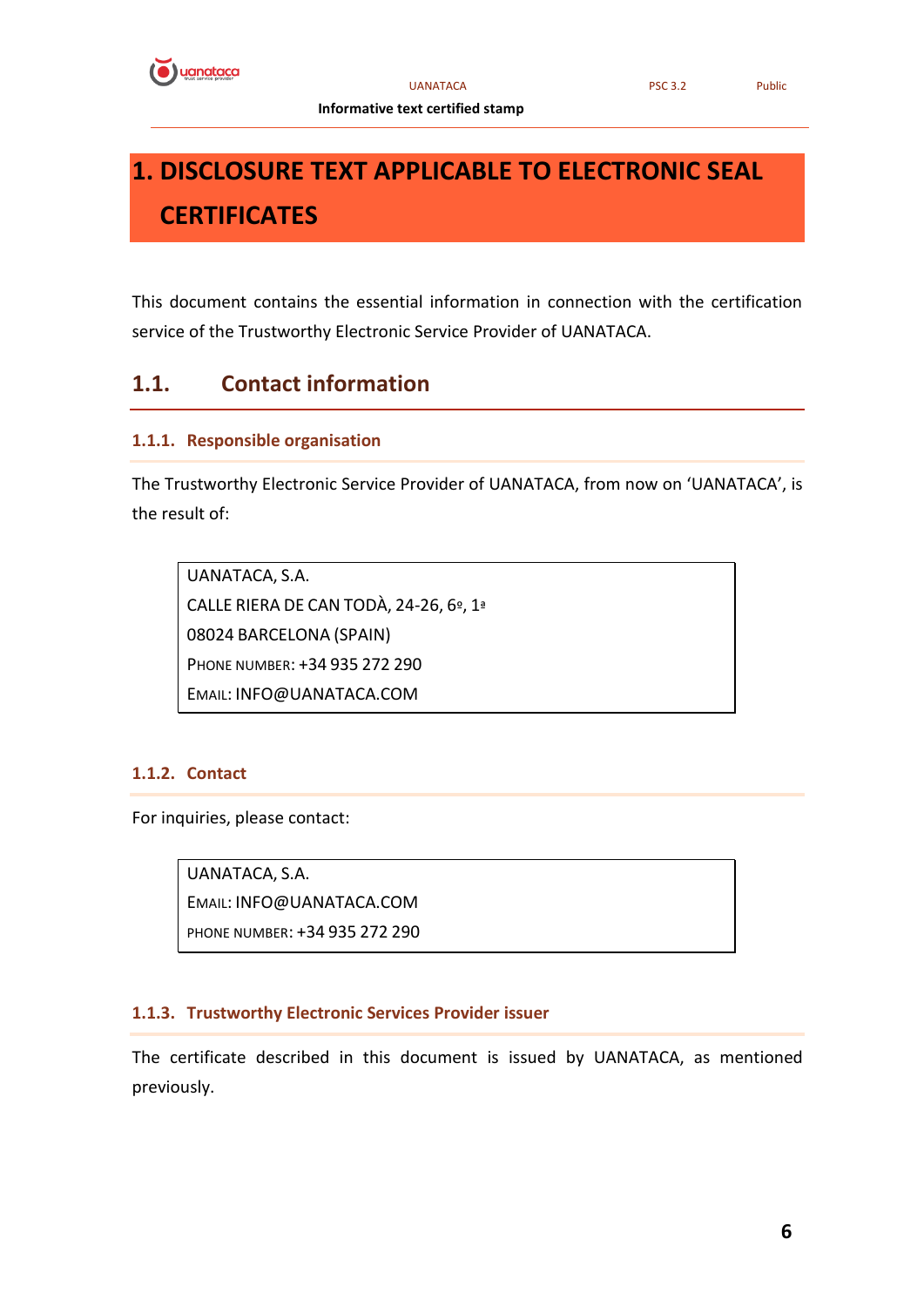

#### UANATACA PSC 3.2 Public

#### <span id="page-6-0"></span>**1.1.4. Revocation proceedings contact**

For enquiries please contact:

UANATACA, S.A. EMAIL: INFO@UANATACA.COM INFO@UANATACA.COM PHONE NUMBER: +34 935 272 290

#### <span id="page-6-1"></span>**1.2. Types of certificates**

The following certificates have been issued by UANATACA. They are qualified according to Article 38 and with the Annex I of the Regulation (UE) 910/2014 of the European Parliament and Board, 23<sup>rd</sup> July of 2014 and have complied with the identified technical standards with the reference ETSI EN 319 411-2. UANATACA has assigned to each certificate an object identifier (OID), for its identification on the applications. They are as follow:

| <b>Number OID</b>        | <b>Type of certificates</b>                                                              |
|--------------------------|------------------------------------------------------------------------------------------|
|                          | <b>ELECTRONIC SEAL CERTIFICATE</b>                                                       |
| 1.3.6.1.4.1.47286.1.3.1  | Qualified certificate for Electronic Seal - Medium Level APE                             |
| 1.3.6.1.4.1.47283.1.3.2  | Qualified certificate for Electronic Seal - High Level APE                               |
| 1.3.6.1.4.1.47286.1.3.6  | Qualified certificate for Electronic Seal – High Level APE on<br><b>QSCD</b> centralized |
|                          |                                                                                          |
|                          | <b>COMPANY SEAL</b>                                                                      |
| 1.3.6.1.4.1.47286.1.9.1  | Qualified certificate for Electronic Seal on software                                    |
| 1.3.6.1.4.1.47286.1.9.2  | Qualified certificate for Electronic Seal on QSCD                                        |
| 1.3.6.1.4.1.47286.1.9.5  | Qualified certificate for Electronic Seal on centralised HSM                             |
| 1.3.6.1.4.1.47286.1.9.6  | Qualified certificate for Electronic Seal on QSCD centralized                            |
|                          |                                                                                          |
|                          | <b>Electronic Seal for PSD2</b>                                                          |
| 1.3.6.1.4.1.47286.1.11.1 | Qualified certificate for Electronic Seal for PSD2 on<br>software                        |
| 1.3.6.1.4.1.47286.1.11.5 | Qualified certificate for Electronic Seal for PSD2 on HSM<br>centralized                 |
| 1.3.6.1.4.1.47286.1.11.6 | Qualified certificate for Electronic Seal for PSD2 on QSCD<br>centralized                |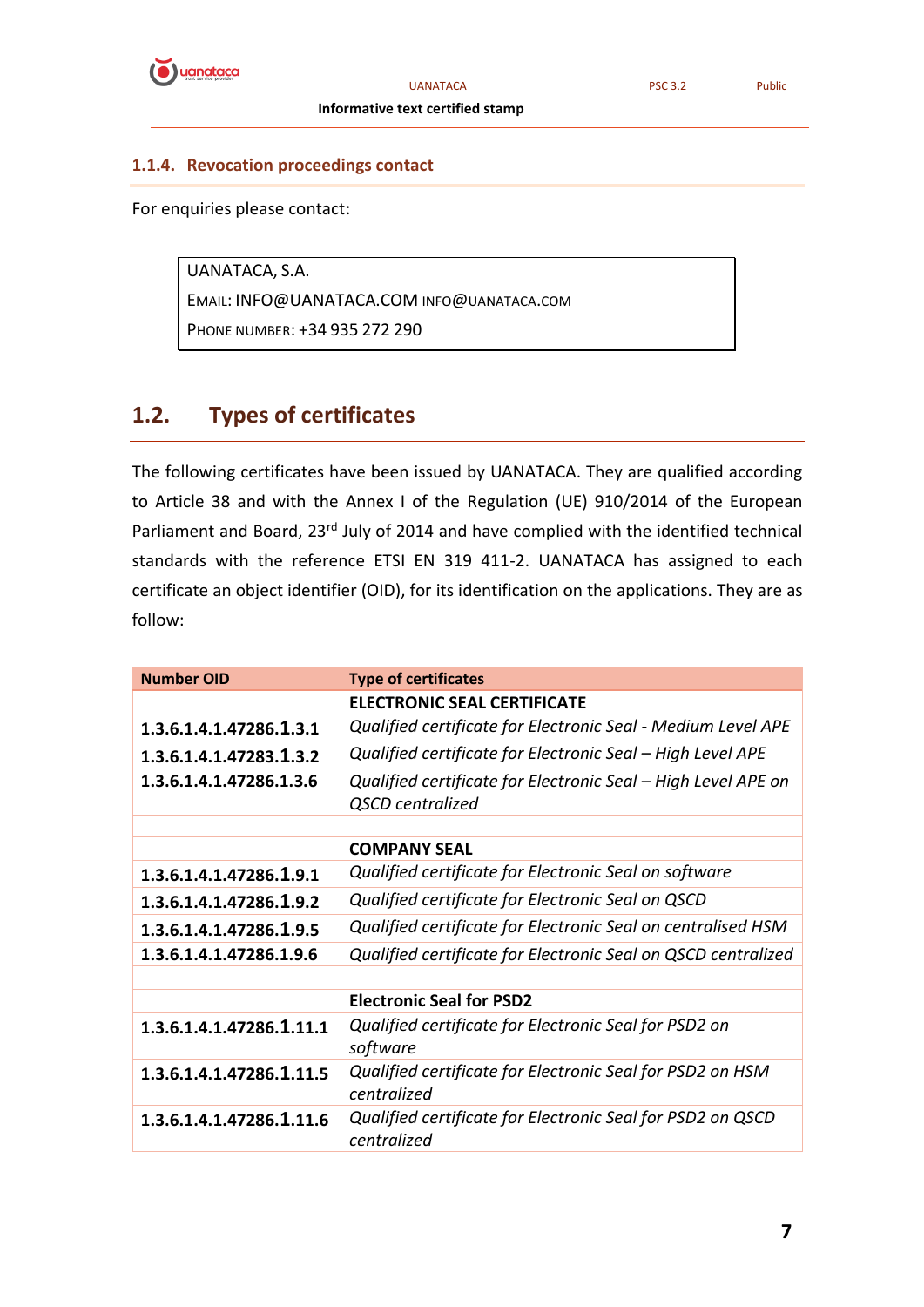

#### <span id="page-7-0"></span>**1.3. Purpose of the certificates**

#### <span id="page-7-1"></span>**1.3.1. Qualified certificate for Electronic Seal – Medium Level APE**

This certificate has OID 1.3.6.1.4.1.47286.1.3.1. This certificate is issued in accordance with the certification statement OCP-I with the OID 0.4.0.194112.1.1. Electronic seal certificates APE – medium level, are qualified certificates issued as stated in Articles 38 and successive of the Regulation (UE) 910/2014 elDAS. They are issued in compliance with the identification scheme and electronic signature of the Public Administrations in its current version at the date of this document.

These certificates of electronic seal guarantee the identity of the public organisation and in this case, the subscriber and the representative of the organisation, included in the certificate. The information of uses in the certificate's profile indicates the following:

The "key usage" field is activated and therefore it allows us to perform the following functions:

- a. Digital Signature for authentication
- b. Content commitment for electronic signature
- c. Key Encipherment

#### <span id="page-7-2"></span>**1.3.2. Qualified certificate for Electronic Seal – High Level APE**

The certificate has OID 1.3.6.1.4.1.47286.1.3.2. This certificate is issued in accordance with the certification statement QCP-l-qscd with the OID 0.4.0.194112.1.3.

The qualified certificates for electronic seal, high level, are qualified certificates issued as stated in Articles 38 and successive of the Regulation (UE) 910/2014 eIDAS. They are issued in compliance with the identification scheme and electronic signature of the Public Administrations in its current version at the date of this document.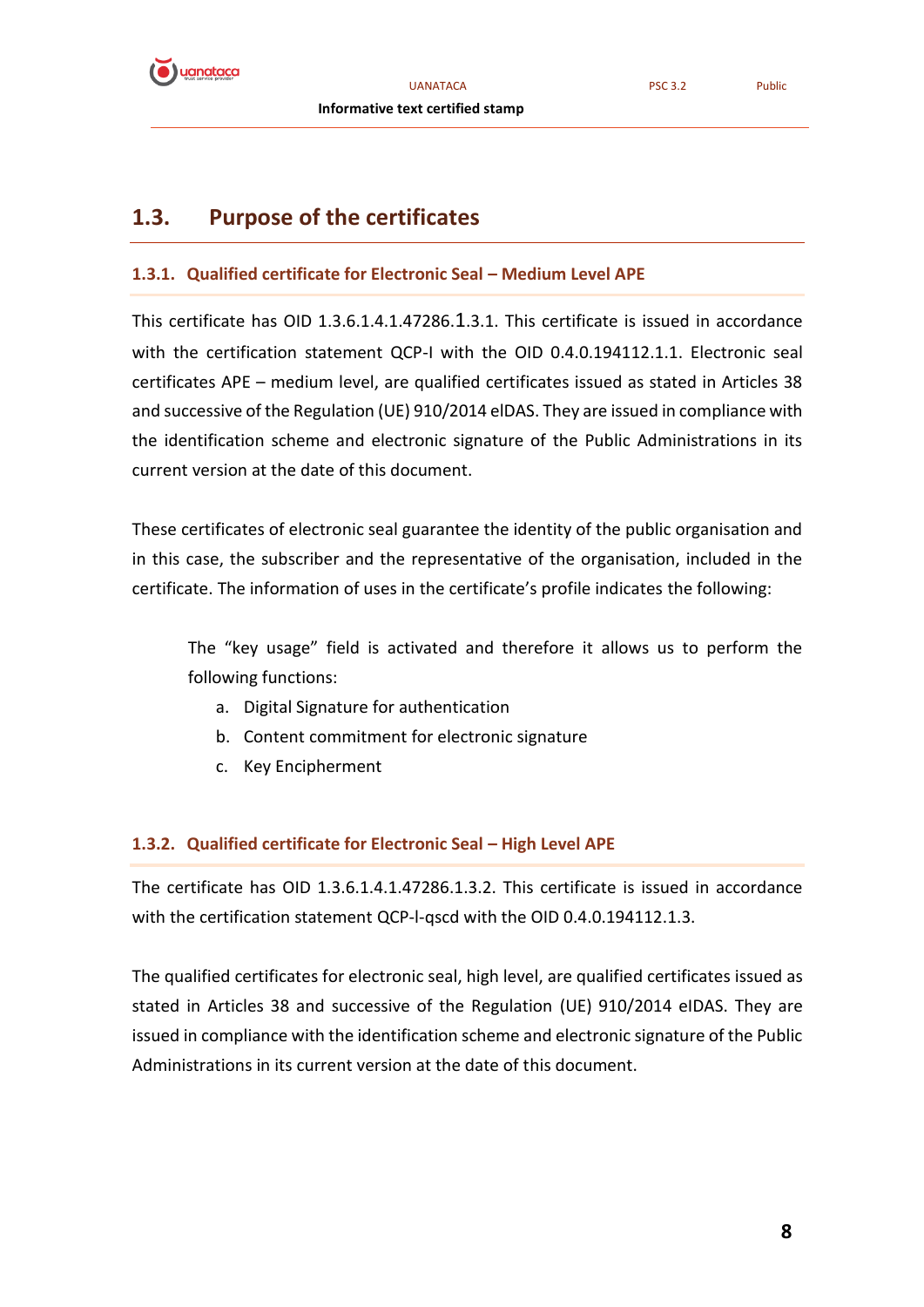

These certificates are issued for the identification and authentication of the exercise of the competition in the administrative automated action in accordance with Article 42 of the Act 40/2015, 1st October, of the Legal System of the Public Sector.

These certificates of electronic seal guarantee the identity of the subscriber, the public organisation and, where relevant, the representative of the organisation, included in the certificate.

The information of uses in the certificate's profile indicates the following:

The "key usage" field is activated and therefore it allows us to perform the following functions:

- a. Digital Signature, for authentication
- b. Content commitment, for electronic signature
- c. Key Encipherment

#### <span id="page-8-0"></span>**1.3.3. Qualified certificate for Electronic Seal – High Level APE on QSCD centralized**

The certificate has the OID 1.3.6.1.4.1.47286.1.3.6. This certificate is issued on centralized QSCD, it is a certificate issued in accordance with the certification statement QCP-l-qscd with the OID 0.4.0.194112.1.3.

The qualified certificates for electronic seal, high level, are qualified certificates issued as stated in Articles 38 and successive of the Regulation (EU) 910/2014 eIDAS. They are issued in compliance with the identification Scheme and electronic signature of the Public Administrations in its current version at the date of this document.

These certificates are issued for the identification and authentication of the exercise of the competition in the administrative automated action in accordance with Article 42 of the Act 40/2015, 1st October, of the Legal System of the Public Sector.

These certificates of electronic seal guarantee the identity of the subscriber, the public organization and, where relevant, the representative of the organization, included in the certificate.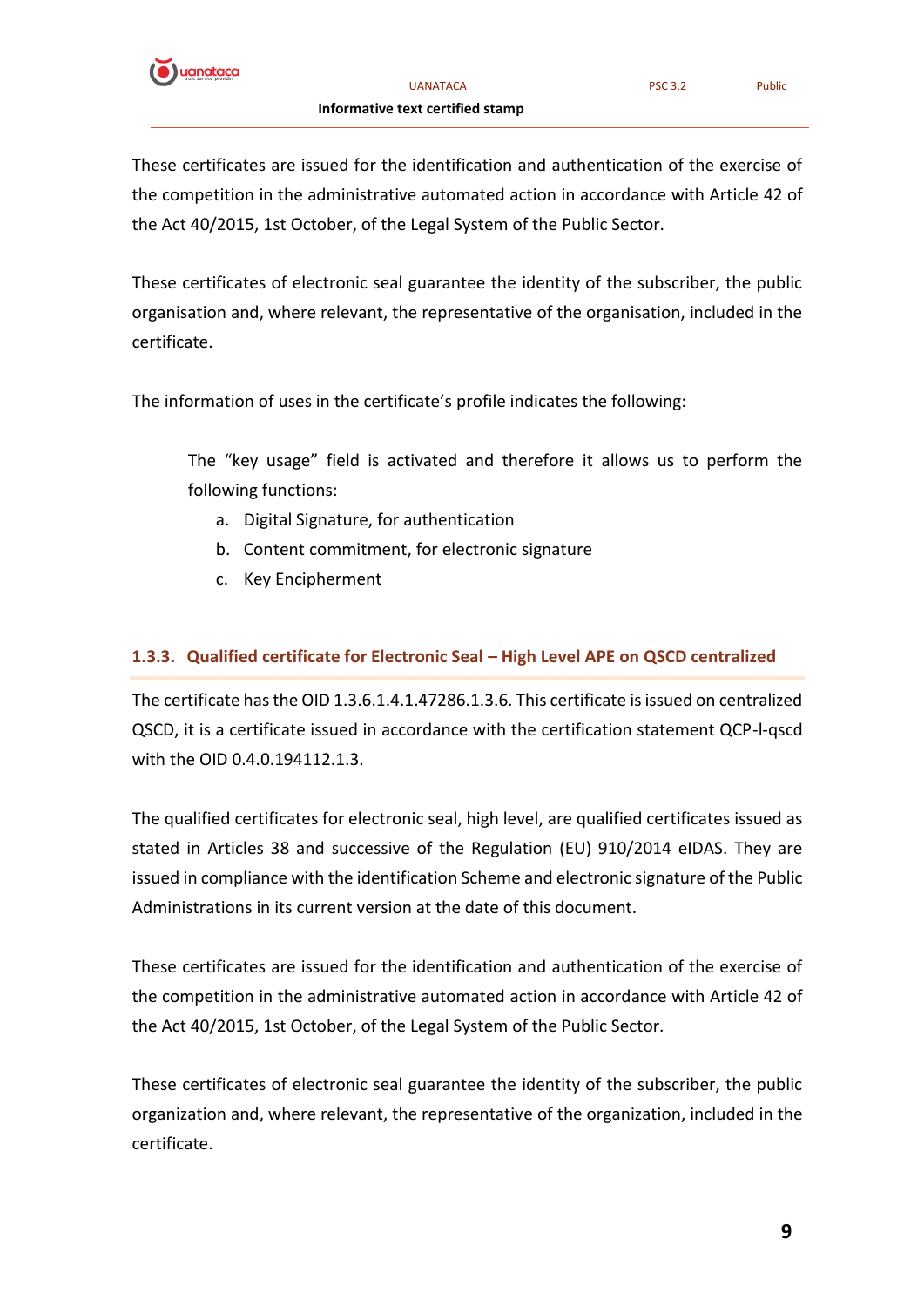

The information of uses in the certificate's profile indicates the following:

The "key usage" field is activated and therefore it allows us to perform the following functions:

- a. Digital Signature, for authentication
- b. Content commitment, for electronic signature
- c. Key Encipherment

#### <span id="page-9-0"></span>**1.3.4. Qualified certificate for Electronic Seal on software**

The certificated has OID 1.3.6.1.4.1.47286.1.9.1. This qualified certificate is issued in accordance with the certification statement QCP-l with the OID 0.4.0.194112.1.1.

The certificates of electronic seal are qualified certificates issued as stated in Article 38 of the Regulation (UE) 910/2014 eIDAS.

These certificates guarantee the identity of the subscribing entity, and where relevant, the representative of the organisation who is responsible for managing the seal.

The information of uses in the certificate's profile indicates the following:

The "key usage" field is activated and therefore it allows us to perform the following functions:

- a. Digital Signature, for authentication
- b. Content commitment, for electronic signature
- c. Key Encipherment

#### <span id="page-9-1"></span>**1.3.5. Qualified certificate for Electronic Seal on QSCD**

This certificate has the OID 1.3.6.1.4.1.47286.1.9.2. It is a qualified certificate, which it is issued in accordance with the certification statement QCP-l-qscd with the OID 0.4.0.194112.1.1. The electronic seal certificates are qualified and issued as stated in Article 38 of the Regulation (UE) 910/2014 eIDAS.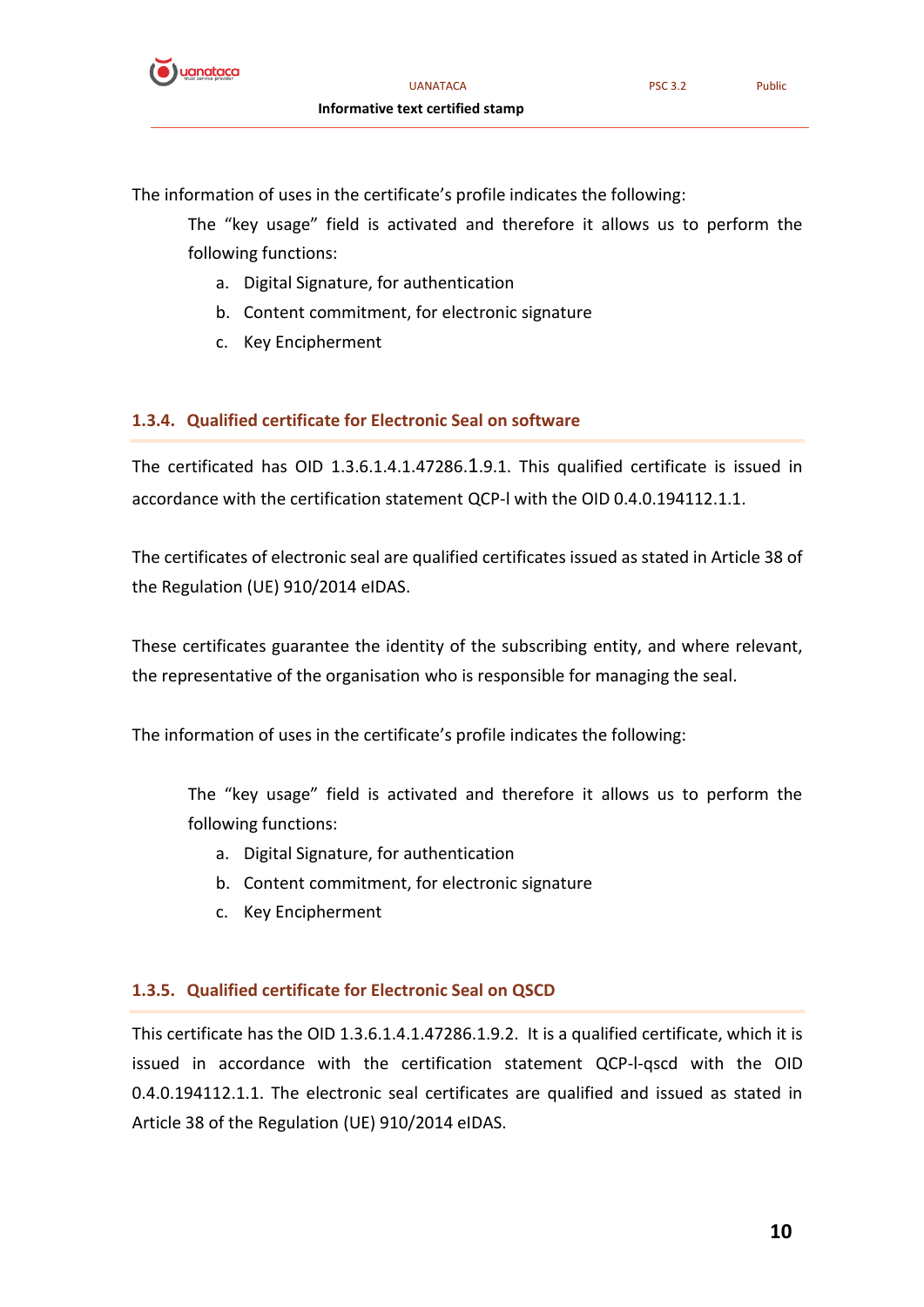

The electronic seal certificates on QSCD guarantee the identity of the subscribing entity, and where relevant, the representative of the organisation who is responsible for managing the seal.

The information of uses in the certificate's profile indicates the following:

The "key usage" field is activated and therefore it allows us to perform the following functions:

- a. Digital Signature, for authentication
- b. Content commitment, for electronic signature
- c. Key Encipherment

#### <span id="page-10-0"></span>**1.3.6. Qualified certificate for Electronic Seal on HSM Centralised**

This certificate has the OID 1.3.6.1.4.1.47286.1.9.5. It is a certificate issued in according with the certification statement QCP-l with the OID 0.4.0.194112.1.1. The electronic seal certificates are qualified certificates issued as stated in Article 38 of the Regulation (UE) 910/2014 eIDAS.

These certificates guarantee the identity of the subscribing entity, and where relevant, the representative of the organisation who is responsible for managing the seal

The information of uses in the certificate's profile indicates the following:

The "key usage" field is activated and therefore it allows us to perform the following functions:

- a. Digital Signature, for authentication
- b. Content commitment, for electronic signature
- c. Key Encipherment

#### <span id="page-10-1"></span>**1.3.7. Qualified certificate for Electronic Seal on QSCD Centralised**

This certificate has the OID 1.3.6.1.4.1.47286.1.9.6. It is a qualified certificate, which it is issued in accordance with the certification statement QCP-l-qscd with the OID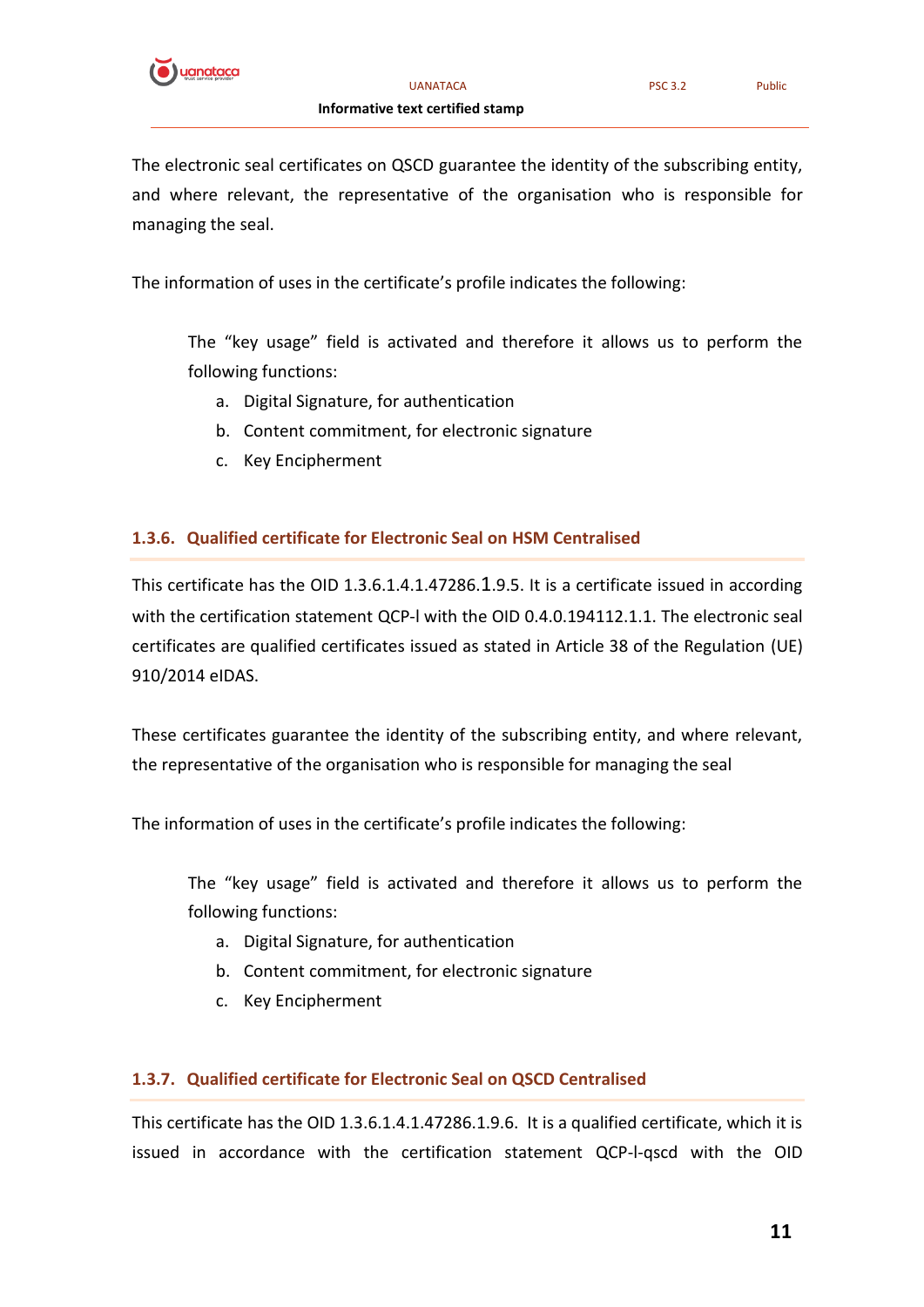

The electronic seal certificates on centralized QSCD guarantee the identity of the organization included in the certificate.

These certificates guarantee the identity of the subscribing entity, and where relevant, the responsible person who manage the seal. The information of uses in the certificate's profile indicates the following:

The "key usage" field is activated and therefore it allows us to perform the following functions:

- a. Digital Signature, for authentication
- b. Content commitment, for electronic signature
- c. Key Encipherment

#### <span id="page-11-0"></span>**1.3.8. Qualified certificate for Electronic Seal for PSD2 on software**

The certificated has the OID 1.3.6.1.4.1.47286.1.11.1. This qualified certificate is issued in accordance with the certification statement QCP-l with the OID 0.4.0.194112.1.1. The certificates of electronic seal are qualified certificates issued as stated in Article 38 of the Regulation (EU) 910/2014 eIDAS.

These qualified certificates are issued to Payment Service Providers duly accredited in the National Competent Authority, according to the requirements established in Commission Delegated Regulation (EU) 2018/389 of 27 November 2017 supplementing Directive (EU) 2015/2366 of the European Parliament and of the Council with regard to regulatory technical standards for strong customer authentication and common and secure open standards of communication

These certificates guarantee the identity of the subscribing entity, and where relevant, the responsible person who manage the seal. The information of uses in the certificate's profile indicates the following:

The "key usage" field is activated and therefore it allows us to perform the following functions: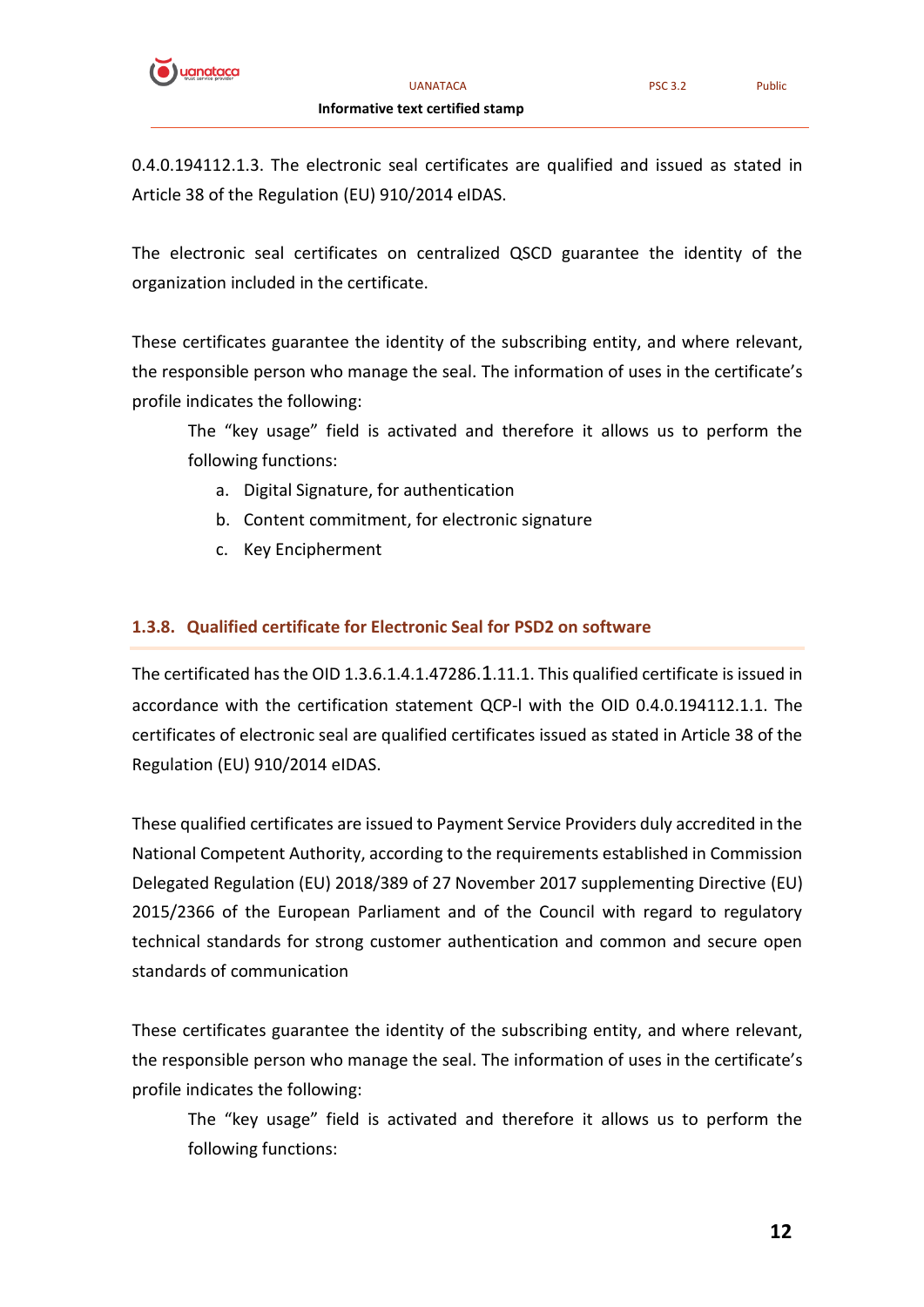

UANATACA PSC 3.2 Public

#### **Informative text certified stamp**

- a. Digital Signature, for authentication
- b. Content commitment, for electronic signature
- c. Key Encipherment

#### <span id="page-12-0"></span>**1.3.9. Qualified certificate for Electronic Seal for PSD2 on HSM centralized**

This certificate has the OID 1.3.6.1.4.1.47286.1.11.5. It is a certificate issued in according with the certification statement QCP-l with the OID 0.4.0.194112.1.1. The electronic seal certificates are qualified certificates issued as stated in Article 38 of the Regulation (EU) 910/2014 eIDAS.

These qualified certificates are issued to Payment Service Providers duly accredited in the National Competent Authority, according to the requirements established in Commission Delegated Regulation (EU) 2018/389 of 27 November 2017 supplementing Directive (EU) 2015/2366 of the European Parliament and of the Council with regard to regulatory technical standards for strong customer authentication and common and secure open standards of communication.

These certificates guarantee the identity of the subscribing entity, and where relevant, the responsible person who manage the seal. The information of uses in the certificate's profile indicates the following:

The "key usage" field is activated and therefore it allows us to perform the following functions:

- a. Digital Signature, for authentication
- b. Content commitment, for electronic signature
- c. Key Encipherment

#### <span id="page-12-1"></span>**1.3.10.Qualified certificate for Electronic Seal for PSD2 on QSCD centralized**

This certificate has the OID 1.3.6.1.4.1.47286.1.11.6. It is a qualified certificate, which it is issued in accordance with the certification statement QCP-l-qscd with the OID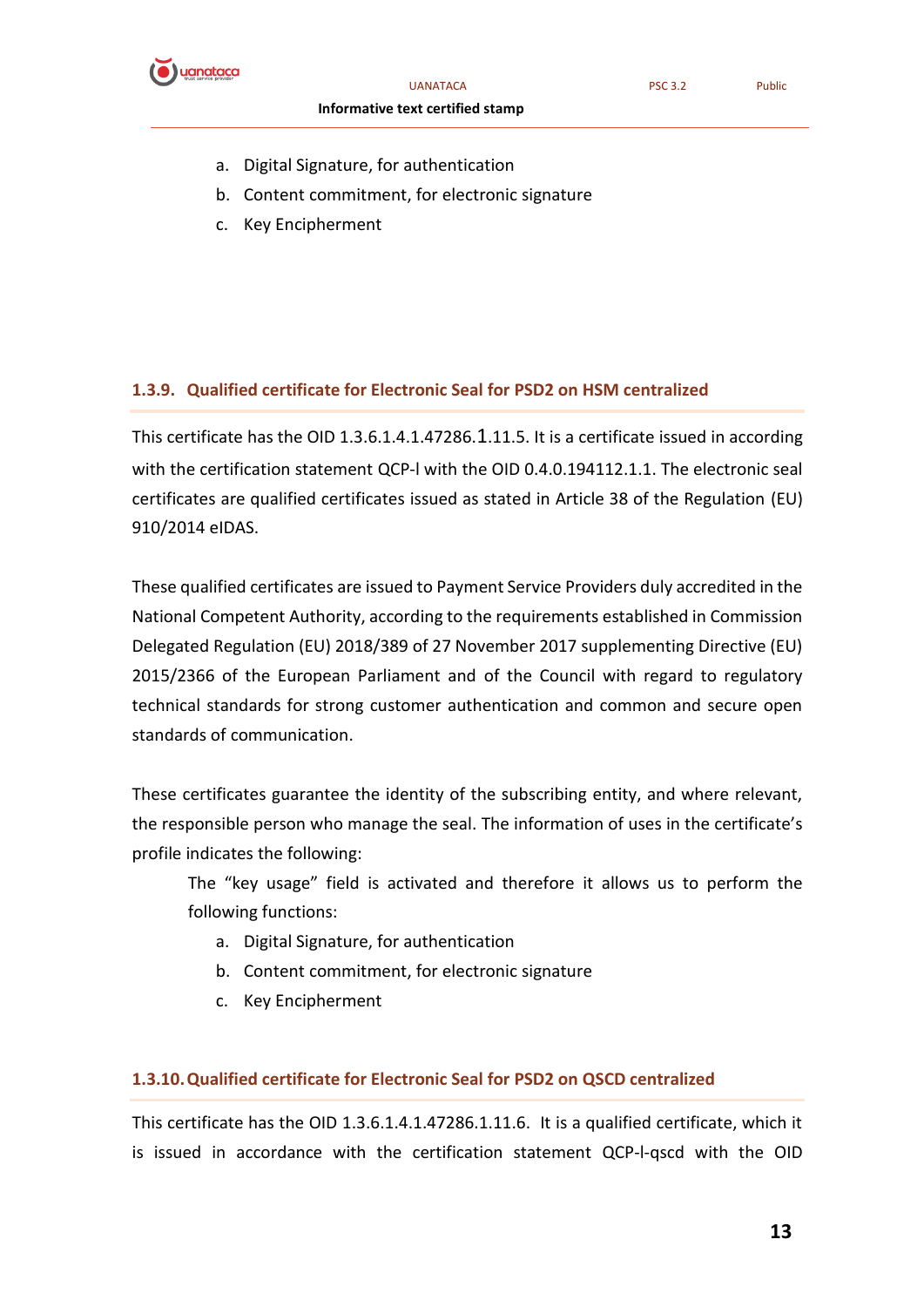

0.4.0.194112.1.3. The electronic seal certificates are qualified and issued as stated in Article 38 of the Regulation (EU) 910/2014 eIDAS.

These qualified certificates are issued to Payment Service Providers duly accredited in the National Competent Authority, according to the requirements established in Commission Delegated Regulation (EU) 2018/389 of 27 November 2017 supplementing Directive (EU) 2015/2366 of the European Parliament and of the Council with regard to regulatory technical standards for strong customer authentication and common and secure open standards of communication.

These certificates guarantee the identity of the subscribing entity, and where relevant, the responsible person who manage the seal. The information of uses in the certificate's profile indicates the following:

The "key usage" field is activated and therefore it allows us to perform the following functions:

- a. Digital Signature, for authentication
- b. Content commitment, for electronic signature
- c. Key Encipherment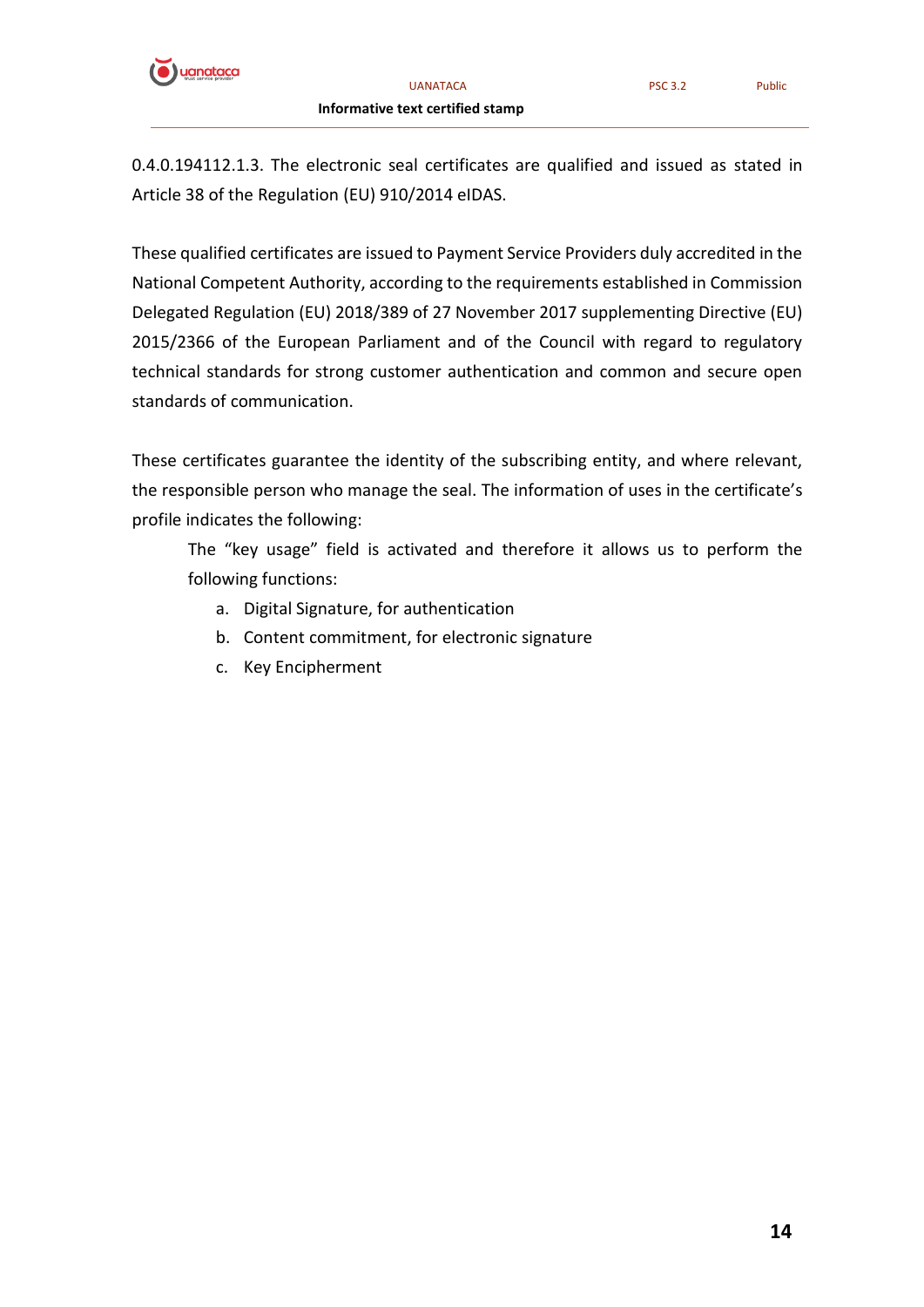

#### <span id="page-14-0"></span>**1.4. Limits of use of the certificate**

#### <span id="page-14-1"></span>**1.4.1. Limits of use targeted to the signers**

The signer can use the certification service of electronic seal certificates provided by UANATACA, only for authorised uses in the contract signed between UANATACA and the SUBSCRIBER, which are reproduced later (section 'obligations of the signers').

Likewise, the signer binds to use the digital certification service in accordance with the instructions, manuals or procedures provided by UANATACA.

The signer must comply any law or regulation that may affect his right of use of the cryptographic tools used.

The signer cannot take actions of inspection, alteration or reverse engineering of the digital certification services of UANATACA, without prior express permission.

#### <span id="page-14-2"></span>**1.4.2. Limits of use targeted to the verifiers**

Certificates are used for its own function and established purpose, without being able to be used in other functions and other purposes.

Similarly, certificates can only be used in accordance with the applicable law, specially taking into account the existing import and export restrictions at all times.

Certificates cannot be used to sign requests of public key certificates of any type, or Certificate Revocation List (CRL).

Certificates have not been designed, cannot be assigned and its use or resale as control equipment for dangerous situations is not authorised nor for uses that require fail- safe actions, such as operations of nuclear installation, navigation systems, air communications, or weapons control systems, where a failure could lead directly to death, personal injury or severe environmental damage.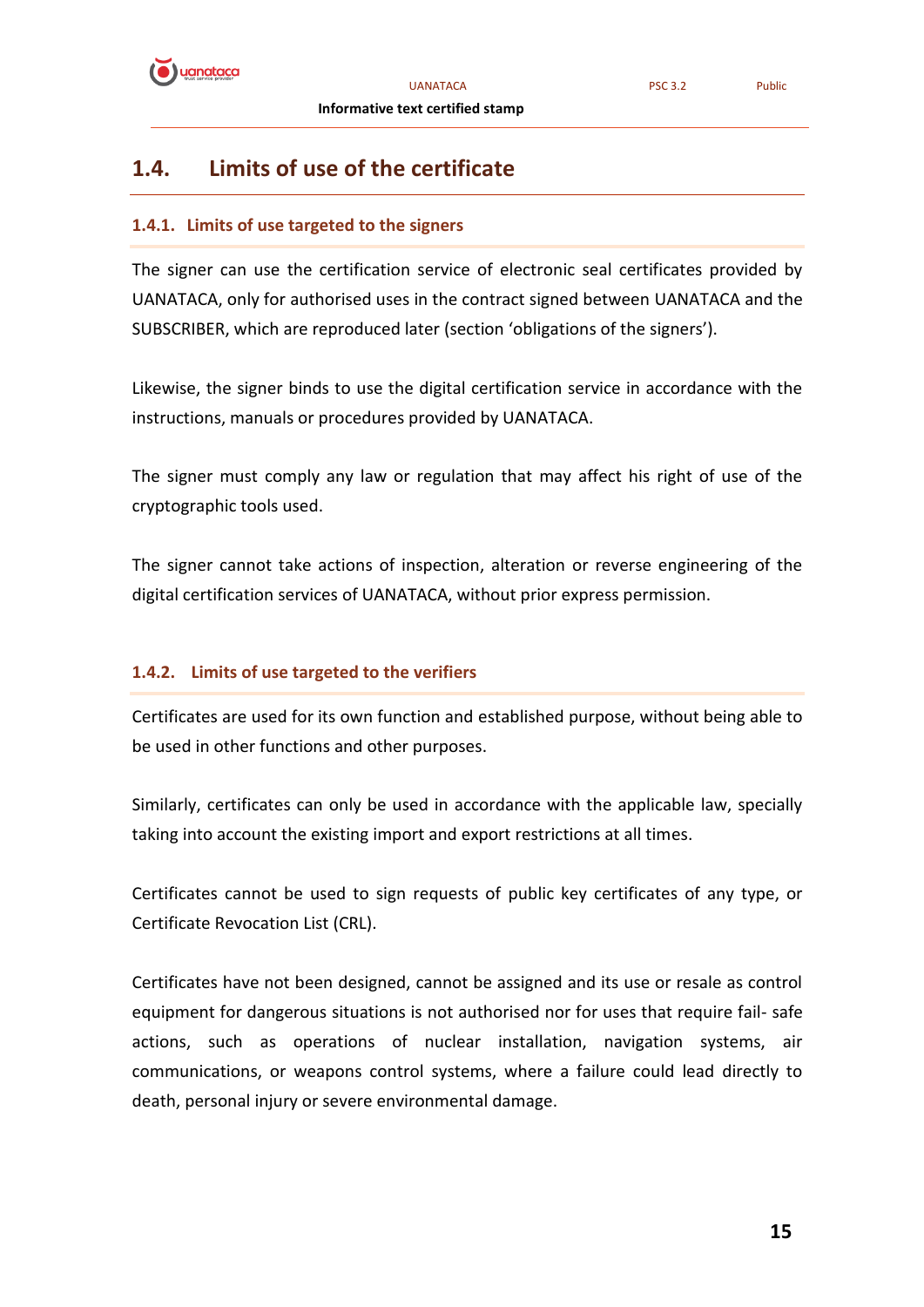

There must be taken into account the limits indicated in the various fields of the certificates profiles, visible in the web of UANATACA (https://www.uanataca.com). The use of the digital certificates in operations that violate this Certification Practice Statement, the binding legal documents with each certificate, or the contracts with the Registration Authorities or their signers/subscribers, is considered to misuse the legal purposes, exempting therefore to UANATACA, according to the current legislation, of any liability for this misuse of the certificates made by the signer or any third party.

UANATACA does not have any access to the data on which the use of the certificate can be applied. Therefore, as a result of this technical impossibility to access to the content of the message, UANATACA can't issue any valuation about the mentioned content, being the subscriber, the signer or the person responsible of the custody, the one who will assume any responsibility arising from the content rigged to the use of a certificate.

Likewise, any responsibility that could result from the use of the custody out of the limits and conditions of use included in this Certification Practice Statement, the binding legal documents with each certificate, or the contracts or agreements with the registration authorities or with their subscribers, and any other misuse thereof derived from this section or may be interpreted as such according to the law, will be attributable to the subscriber, signer or the responsible of it.

#### <span id="page-15-0"></span>**1.5. Subscribers' obligations**

#### <span id="page-15-1"></span>**1.5.1. Key generation**

The subscriber authorises UANATACA to generate keys, private and public for the signers, and requests on behalf the issuance of certificates in accordance to the certification policies of UANATACA electronic signatures

#### <span id="page-15-2"></span>**1.5.2. Certificates request**

The subscriber is obliged to request the qualified certificates in accordance with the procedure and, if necessary, the technical components supplied by UANATACA, in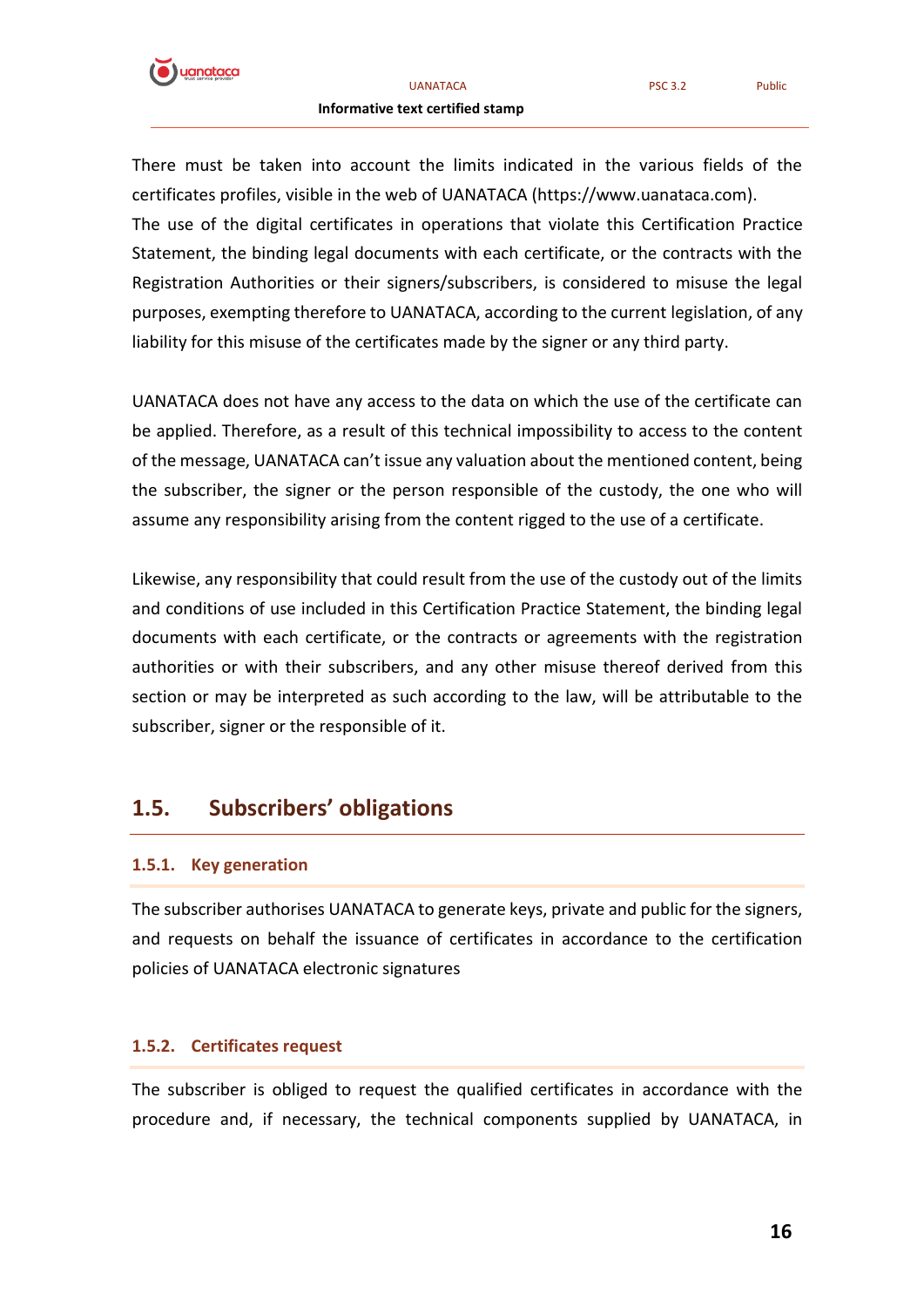

accordance with what it is established in the certification practice statement (CPS) and UANATACA's operations documentation.

#### <span id="page-16-0"></span>**1.5.3. Reporting obligations**

The subscriber is responsible for all information included in the application for the certificate is accurate, complete for the purpose of the certificate and updated at all times.

The subscriber must immediately inform UANATACA of:

- Any inaccuracies detected in the certificate once issued.
- The changes that occur in the information provided and/or registered to issue the certificate.
- The loss, theft, subtraction or any other type of control loss of the private key by the signer.

#### <span id="page-16-1"></span>**1.6. Signers' obligations**

#### <span id="page-16-2"></span>**1.6.1. Custody obligations**

The signer binds to custody the personal identification code or any other technical support delivered to UANATACA, the private keys and, if necessary, UANATACA properties specifications that are supplied.

In case of loss or theft of the certificate private key, or if the signer suspects that the private key has lost reliability for any reason, such circumstances must be notified immediately to UANATACA by the subscriber.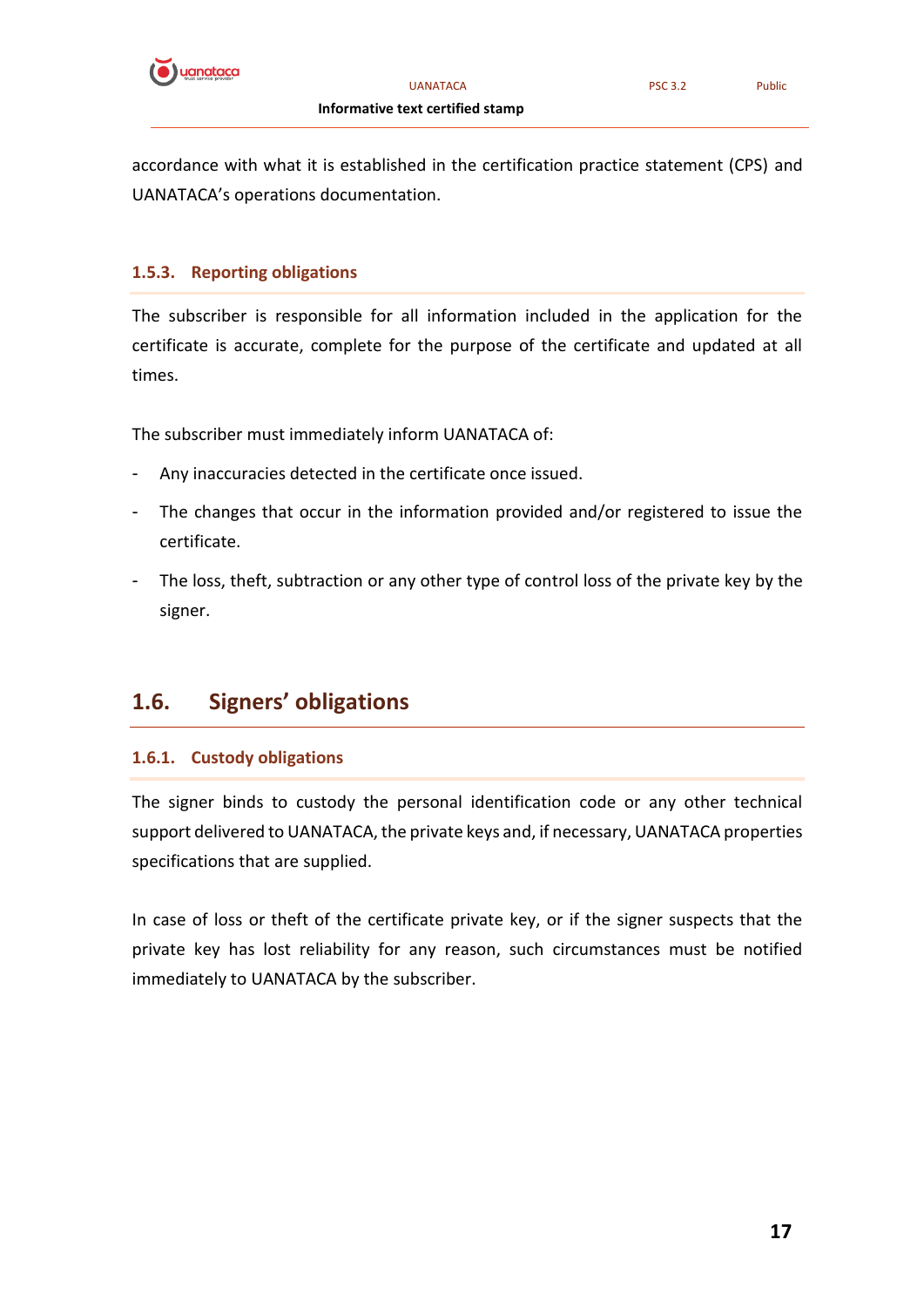

#### <span id="page-17-0"></span>**1.6.2. Obligations of proper use**

The signer must use the electronic seal certificates certification service provided by UANATACA, only for authorized uses in the CPS and in any other instruction, manual or procedure supplied to the subscriber.

The signer must comply any law and regulation that may affect their right of use the cryptographic tools used.

The signer will not be able to adopt the inspection, alteration or decompiling measures of the digital certification services provided.

The signer will recognise that:

- a) When using any certificate, and while the certificate has not expired or been suspended or has been revoked, the certificate will be accepted and will be operative.
- b) It does not act as certification authority and, therefore, agrees not to use the corresponding private key to the public key contained in the certificate for the purpose of signing any certificate.
- c) In case the private key is compromised, its use is immediately suspended and proceeds according to this document.

#### <span id="page-17-1"></span>**1.7. Verifiers obligations**

#### <span id="page-17-2"></span>**1.7.1. Informed decision**

UANATACA informs the verifier that has access to enough information to make an informed decision when verifying a certificate and rely on the information contained in that certificate.

In addition, the verifier will recognize that the use of the Registry and the Certificates Revocation Lists (hereinafter "the CRLs") of UANATACA are governed by the CPS of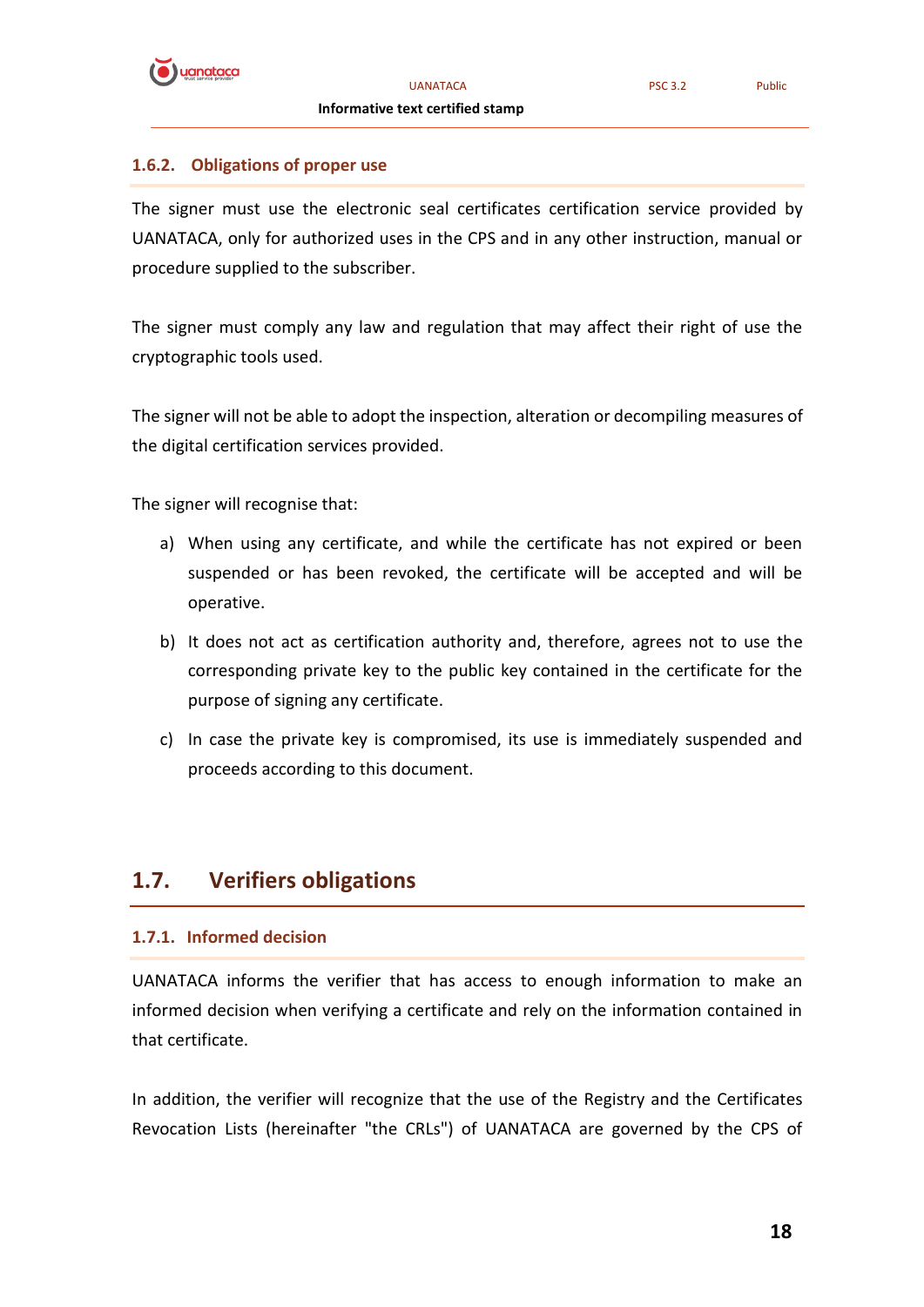

#### <span id="page-18-0"></span>**1.7.2. Electronic signature verification requirements**

The check is normally performed automatically by the software verifier and, in any case, according to the CPS, with the following requirements:

- It is necessary to use the appropriate software for the verification of a digital signature with the algorithms and key lengths authorized in the certificate and/or perform any other cryptographic operations, and establish the certificate chain based on electronic signatures to verify, since the electronic signature is verified using this certificate chain.
- It is necessary to ensure that the identified certificates chain is the most suitable for the electronic signature to verify, since an electronic signature may be based on more than one certificate chain, and it's up to the verifier make sure of the most appropriate chain for verification.
- It is necessary to check the revocation status of the certificates chain with the information provided to UANATACA Registry (with CRLs, for example) to determine the validity of all certificates in the certificate chain, since an electronic signature can only be considered properly verified if each and every certificate in the chain are correct and are in force.
- It is necessary to ensure that all certificates in the chain authorize the private key use by the certificate subscriber and the signer, since there is the possibility that any of the certificates include use limits that prevent rely on the electronic signature to verify. Each certificate in the chain has an indicator that refers to the conditions of applicable uses, to review by the verifiers.
- It is necessary to technically verify all certificates signature in the chain before relying on the certificate used by the signer.

#### <span id="page-18-1"></span>**1.7.3. Trusting a certificate not verified**

If the verifier trusts a certificate not verified, he will assume all risks from that action.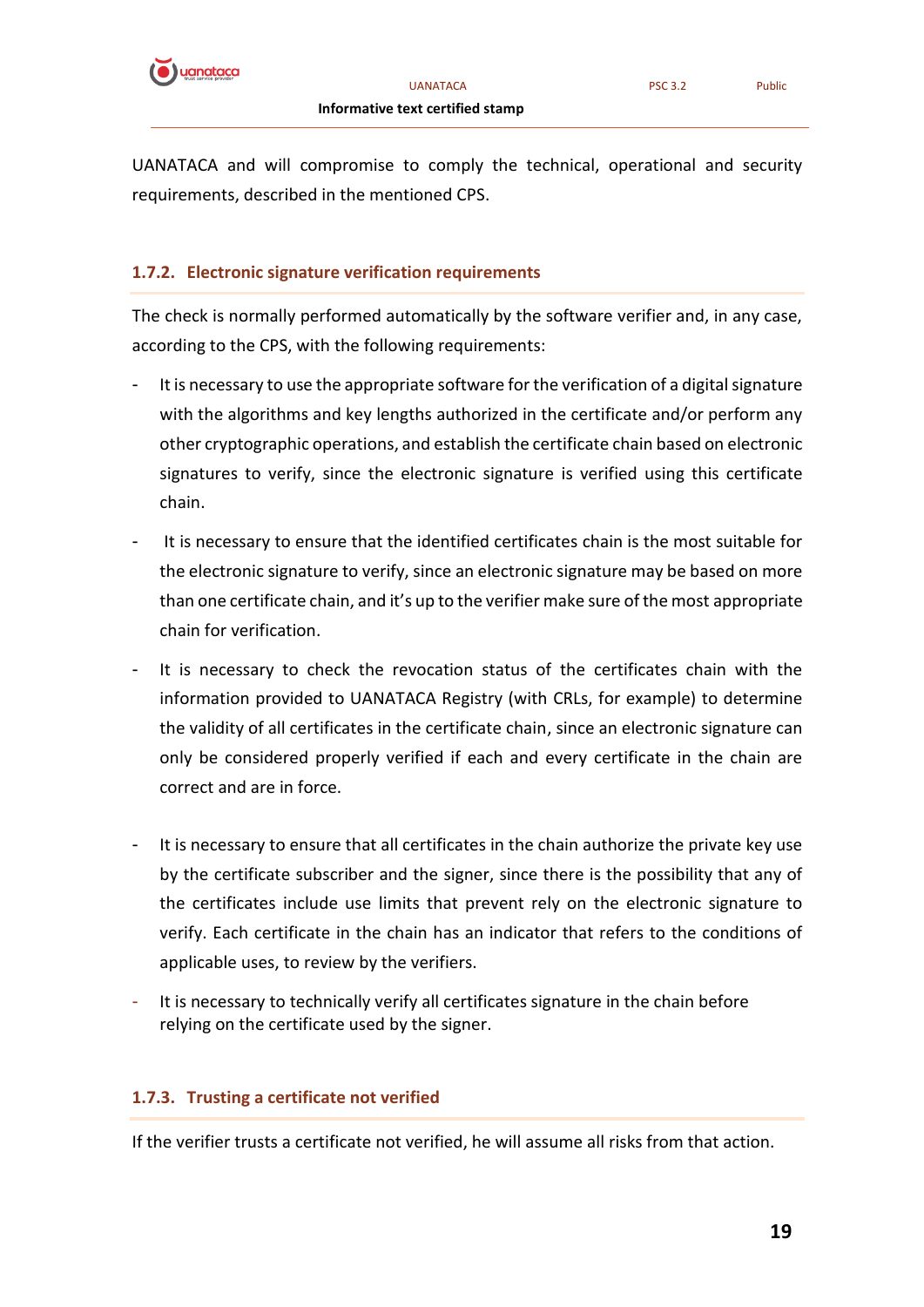

#### <span id="page-19-0"></span>**1.7.4. Verification effect**

Under proper verification of electronic seal certificates of natural person issued on QSCD, in accordance with this disclosure text, the verifier can rely on the identification and, where appropriate, on the signer's public key, within the limitations of appropriate use, to generate encrypted messages.

#### <span id="page-19-1"></span>**1.7.5. Proper use and prohibited activities**

The verifier agrees not to use any certificates status information or any other type that has been supplied by UANATACA, in performing a prohibited transaction by the applicable law of that transaction.

The verifier agrees not to inspect, interfere or perform any reverse engineer of the technical implementation of certification public services of UANATACA without prior written consent.

In addition, the verifier binds not to intentionally compromise the security of certification public services of UANATACA.

Digital certification services provided by UANATACA haven't been designed and its use or resale as control equipment for dangerous situations is not authorized nor for uses that require fail-safe actions, such as the operation of nuclear installation, navigation systems, air communications, or weapons control systems, where a failure could lead directly to death, personal injury or severe environmental damage.

#### <span id="page-19-2"></span>**1.7.6. Indemnity clauses**

The relying third party in the certificate agrees to indemnify UANATACA of any damage from any action or omission that results in liability, damage or loss, expenses of any kind, including court and legal representation that may be incurred by the publication and use of the certificate, when any of the following causes occurs: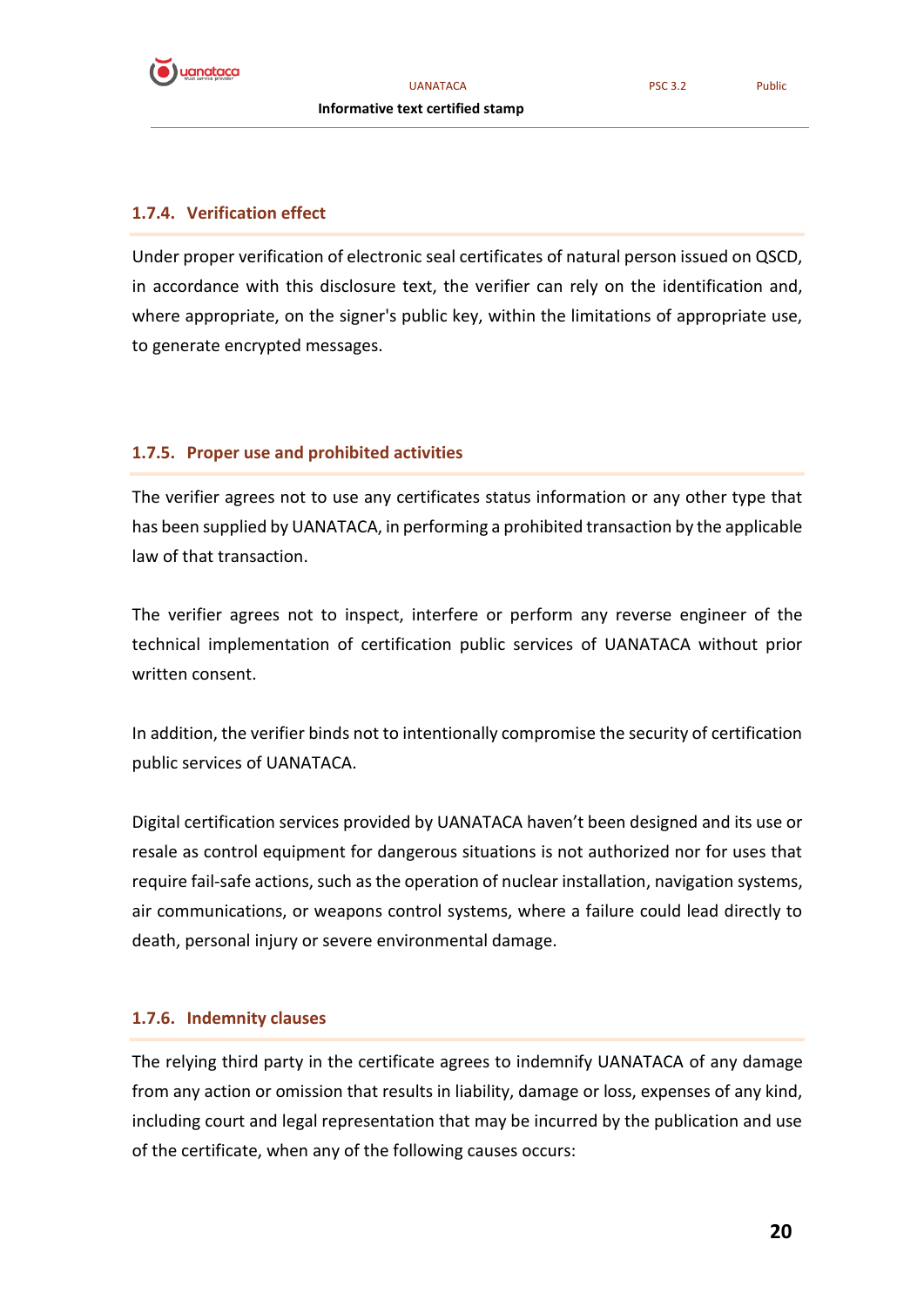

- Breach of the obligations of the relying third party in the certificate.
- Reckless confidence in a certificate, along with the circumstances.
- Lack of checking of the certificate status, to determine that it is not suspended or revoked.
- Lack of checking of all security measures prescribed in the CPS or other applicable regulations.

#### <span id="page-20-0"></span>**1.8. UANATACA obligations**

#### <span id="page-20-1"></span>**1.8.1. Regarding the digital certification services provision**

UANATACA undertakes:

- a) Issue, deliver, manage, suspend, revoke and renew certificates, according to the instructions provided by the subscriber, in the cases and for the reasons described in UANATACA CPS.
- b) Perform the services with technical media and suitable materials, and with personnel that meet the qualification conditions and experience established in the CPS.
- c) Comply the quality service levels, in accordance with what is established in the CPS, in the technical, operational and security aspects.
- d) Notify the subscriber and the signer, prior the certificates expiration date, the possibility of renewal and suspension, lifting of this suspension or revocation of certificates, when such circumstances occur.
- e) Communicate to third parties who request the status of certificates, according to what is established in the CPS for different certificate verification services.

#### <span id="page-20-2"></span>**1.8.2. Regarding the registry checks**

UANATACA undertakes to issue certificates based on the data supplied by the subscriber, so can perform the checks it deems appropriate regarding the identity and other personal and supplementary information from subscribers and, where appropriate, of the signatories.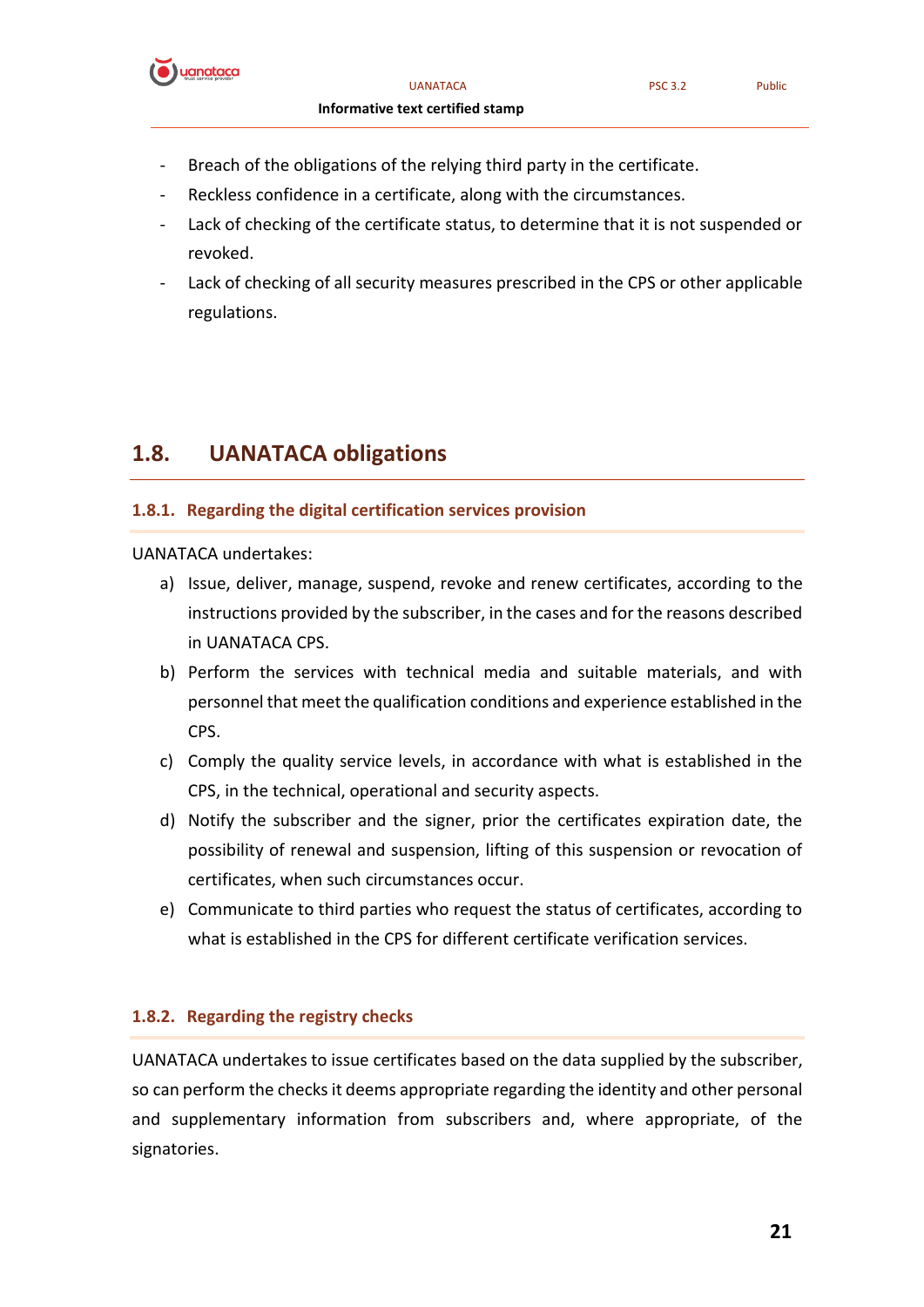

and/or the signatory.

In case UANATACA detects errors in the data to be included in the certificates or justify these data, will be able to make the necessary changes before issuing the certificate or suspend the issuance process and manage with the subscriber the corresponding effect. In case UANATACA corrects the data without prior management of relevant incident with the subscriber, it must notify the data finally certified to the subscriber.

UANATACA reserves the right to not issue the certificate if considers that the documentary justification is insufficient for the correct identification and authentication of the subscriber and/or the signatory.

The foregoing obligations shall be suspended in cases where the subscriber is acting as Registration Authority and has the technical elements corresponding to the key generation, certificate issuance and recording devices of corporate signature.

#### <span id="page-21-0"></span>**1.8.3. Periods of retention**

UANATACA holds the corresponding issuance and revocation certificates requests logs for at least 15 years.

UANATACA holds the logs information for a period of between 1 to 15 years, depending on the type of information recorded, according to its policies and procedures.

#### <span id="page-21-1"></span>**1.9. Limited guarantees and guarantees rejection**

#### <span id="page-21-2"></span>**1.9.1. UANATACA guarantees by the digital certification services**

UANATACA guarantees to the subscriber:

That there are not factual errors in the information in the certificates, known or made by the Certification Authority.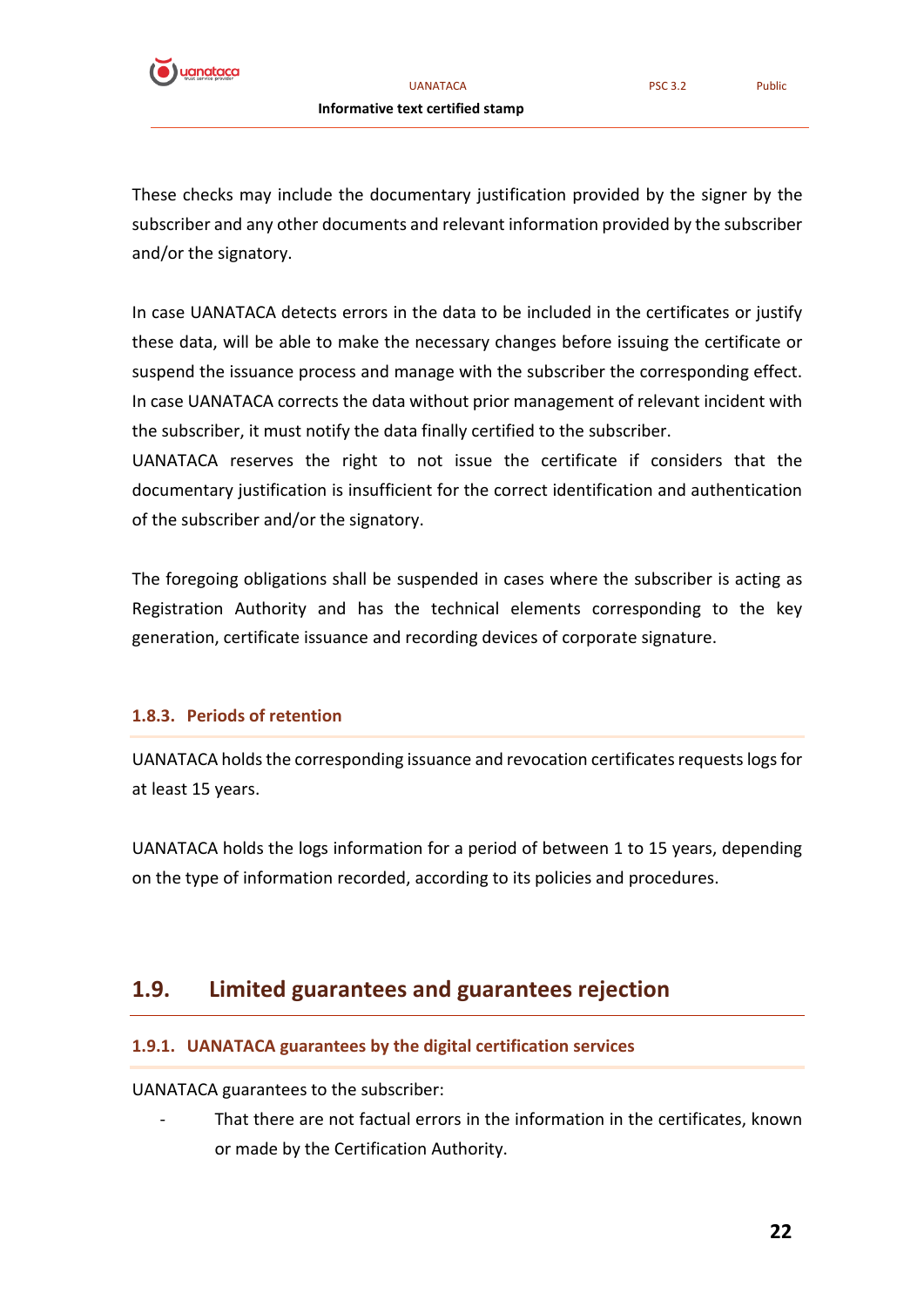

- That there are not factual errors in the information in the certificates, due to lack of diligence due to the management of the certificate request or creation of it.
- That the certificates comply with the material requirements established in the Certification Practice Statement (CPS).
- That the revocation services and the use of the Deposit comply with all material requirements established in the Certification Practice Statement (CPS).

UANATACA guarantees the relying third party on the certificate:

- That the information contained or incorporated by reference in the certificate is accurate, except where indicated the opposite.
- In case of certificates published in the Deposit, the certificate has been issued to the subscriber identified in it and the certificate has been accepted.
- That in the approval of the certificate request and in the certificate issuance all the material required established in the Certification Practice Statement (CPS) has been accomplished.
- The rapidity and security in the certification services provision, especially in the revocation services and Deposit.

In addition, UANATACA guarantees to the subscriber and the relying third party in the certificate:

- That the qualified certificate has the information that a qualified certificate must have, in accordance with Article 38 of the Regulation (UE) 910/2014 eIDAS, in compliance with the certification statement ETSI EN 319 411-2.
- That, in case of private keys generated by the subscriber or, where appropriate, the natural person identified on the certificate, his confidentiality is preserved during the process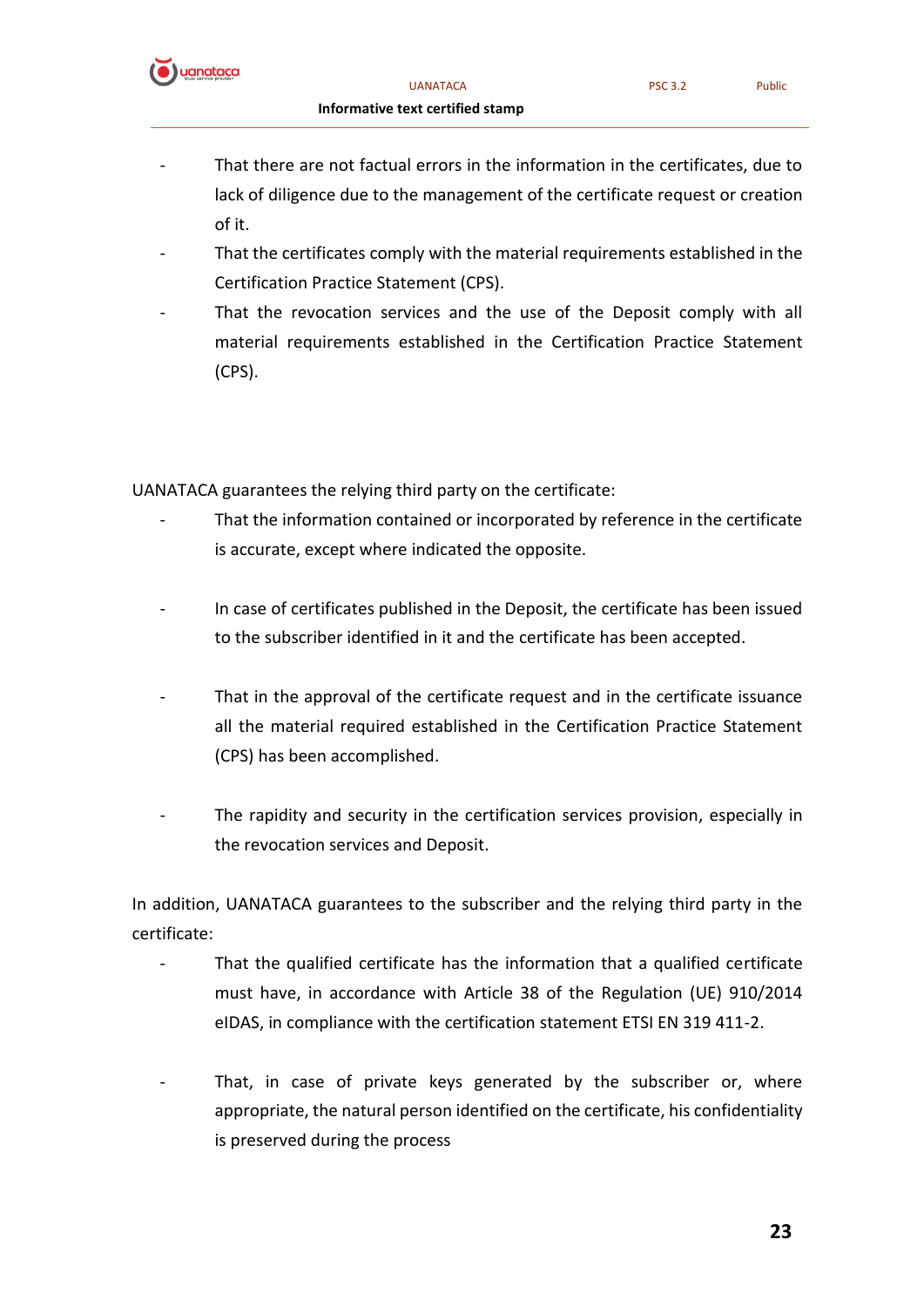

- 
- The responsibility of the Certification Authority, with the limits established. UANATACA will not be responsible for fortuitous event or force majeure.

#### <span id="page-23-0"></span>**1.9.2. Guarantee exclusion**

UANATACA rejects any other different guarantee to the previous that is not legally enforceable.

Specifically, UANATACA does not guarantee any software used by anyone to sign, verify signatures, encrypt, decrypt, or use any digital certificate in any other way issued by UANATACA, except in cases where a written declaration to the contrary exists.

#### <span id="page-23-1"></span>**1.10. Applicable agreements and CPS**

#### <span id="page-23-2"></span>**1.10.1. Applicable agreements**

Applicable agreements to the certificates are the followings:

- Certification services contract, which regulates the relation between UANATACA and the subscribing certificates Company.
- Service general terms incorporated in this document
- CPS regulates the certificates issuance and use.

#### <span id="page-23-3"></span>**1.10.2.Certification practice statements (CPS)**

UANATACA certification services are technically an operationally regulated by the CPS of UANATACA, for its subsequent updates, as well as the additional documents.

The CPS and the operations documentation is changed periodically in the Registry and can be consulted on the website: https://www.uanataca.com.

#### <span id="page-23-4"></span>**1.11. Rules of trust for long-term signatures**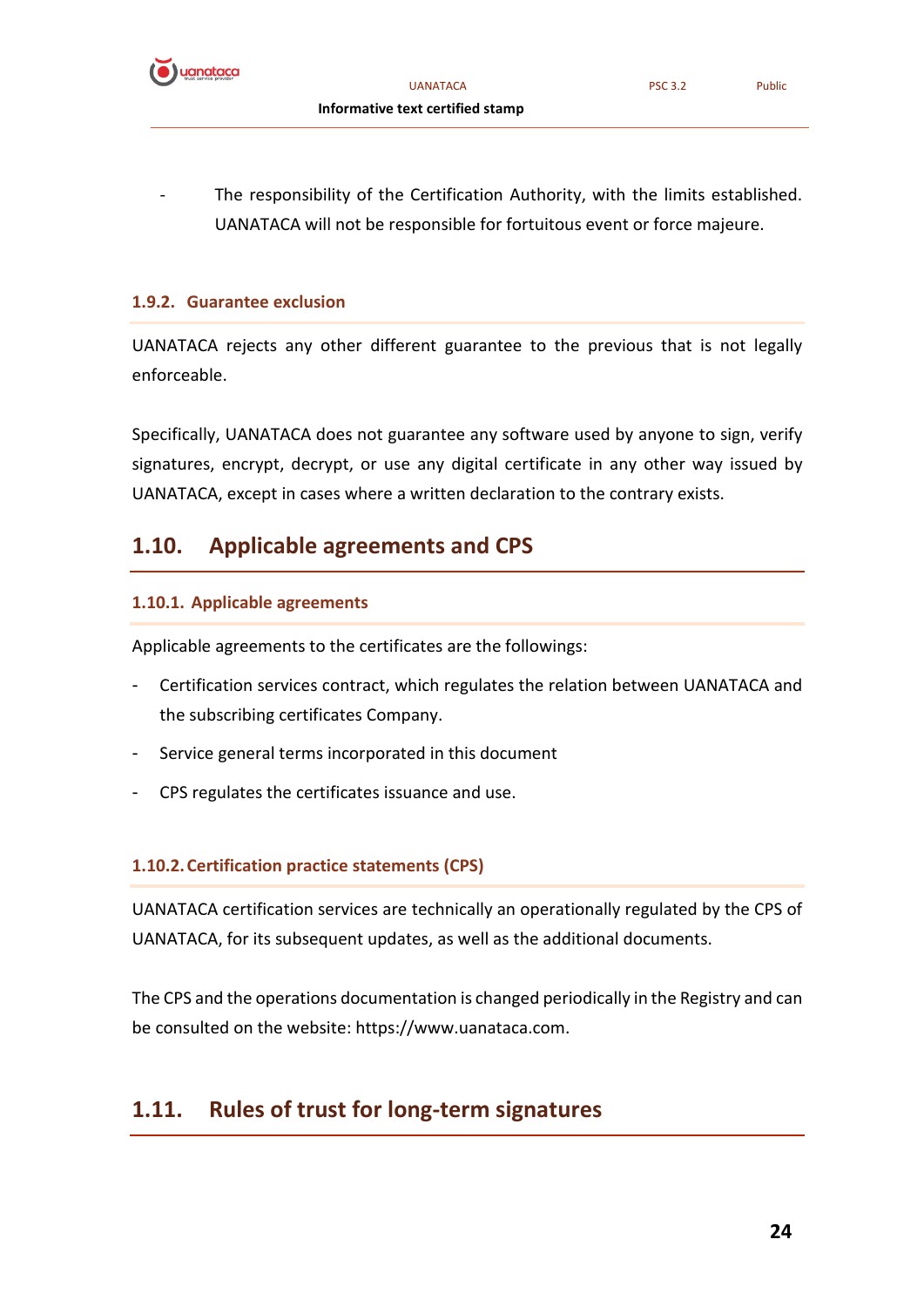

UANATACA informs the certificates' applicants that do not offer a service that guarantees the reliability of the electronic signature of a document over time.

### <span id="page-24-0"></span>**1.12. Intimacy policy**

UANATACA cannot disclose or may be required to disclose any confidential information regarding certificates without prior specific request coming from:

- a) The person with respect to which UANATACA has a duty to keep information confidential, or
- b) Judicial, administrative or any other order provided in the current legislation.

However, the subscriber accepts that certain information, personal and any other type, provided in the certificate request, is included on the certificates and in the certificates status checking mechanism, and that the above information is not confidential, by legal imperative.

UANATACA does not give the data provided specifically for the certification services provision to anyone.

### <span id="page-24-1"></span>**1.13. Privacy policy**

UANATACA has a privacy policy under Section 9.4 of the CPS, and a specific regulation of the privacy related to the registration process, registration confidentiality, personal data protection, and the user consent.

Likewise, it is contemplated that the supporting documentation for the request approval must be preserved and properly registered with guarantees of security and integrity for a period of 15 years from the certificate expiration, even in case of early loss of effect for revocation.

### <span id="page-24-2"></span>**1.14. Refund policy**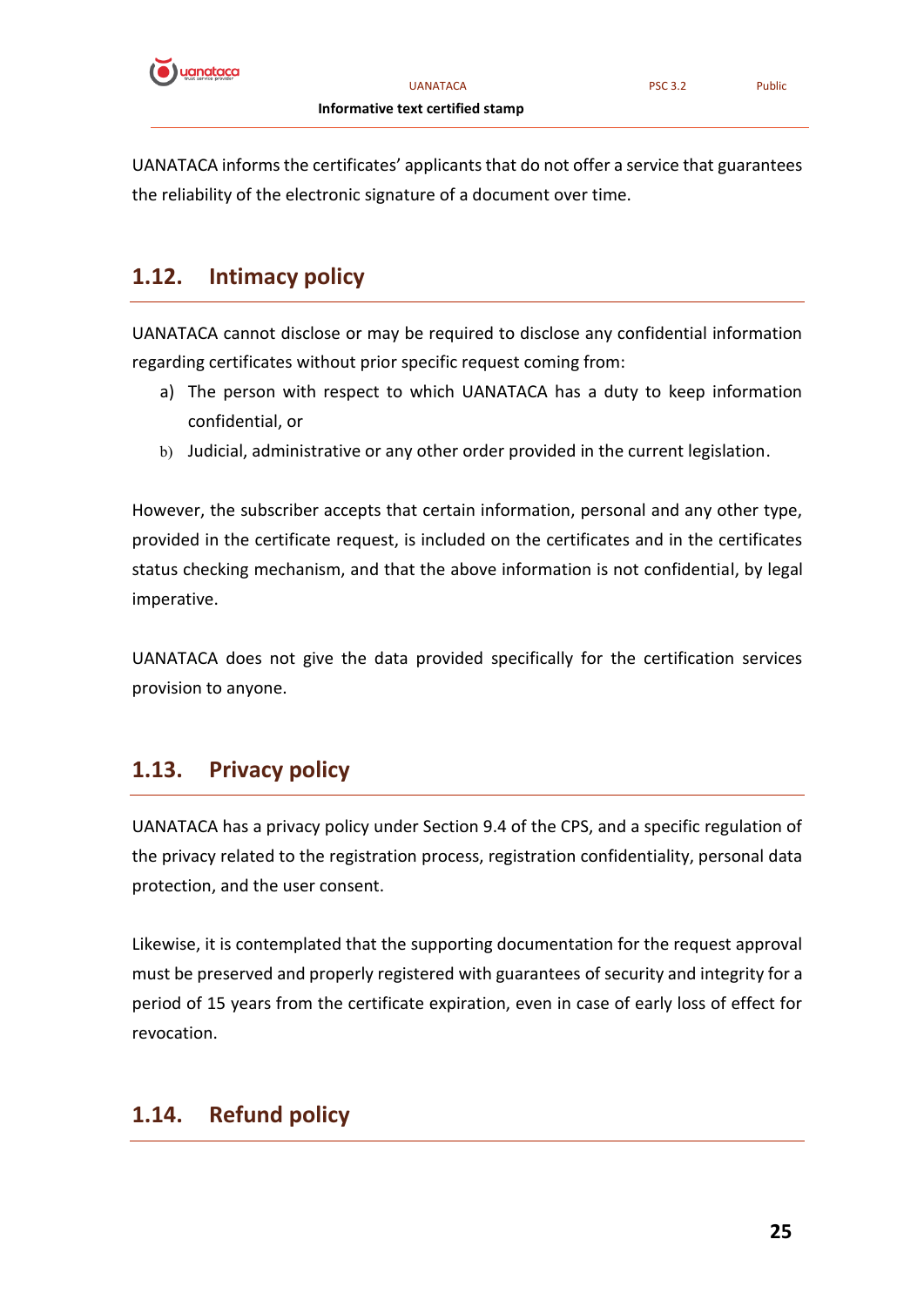

UANATACA will not reimburse the cost of certification under any circumstance.

#### <span id="page-25-0"></span>**1.15. Applicable law and competent jurisdiction**

UANATACA relations are governed by the Regulation (UE) 910/2014 eIDAS, by the Spanish law, and in particular by the legislation that complies with its policy.

The competent jurisdiction is indicated in the Civil Procedure Law 1/2000, of January 7th.

### <span id="page-25-1"></span>**1.16. Linking with the list of Qualified Providers of Trusted Electronic Services**

[http://www.minetur.gob.es/telecomunicaciones/es](http://www.minetur.gob.es/telecomunicaciones/es-es/servicios/firmaelectronica/paginas/prestadores.aspx)[es/servicios/firmaelectronica/paginas/prestadores.aspx](http://www.minetur.gob.es/telecomunicaciones/es-es/servicios/firmaelectronica/paginas/prestadores.aspx)

### <span id="page-25-2"></span>**1.17. Severability, survival, entire agreement and notification clauses**

The clauses of this disclosure text are independent of each other, that's why, if any clause is held invalid or unenforceable, the remaining clauses of the PDS will still be applicable, except expressly agreed by the parties.

The requirements contained in sections 9.6.1 (Obligations and liability), 8 (audit of conformity) and 9.3 (Confidentiality) of the CPS of UANATACA shall continue in force after the service termination.

This text contains the full will and all agreements between the parties.